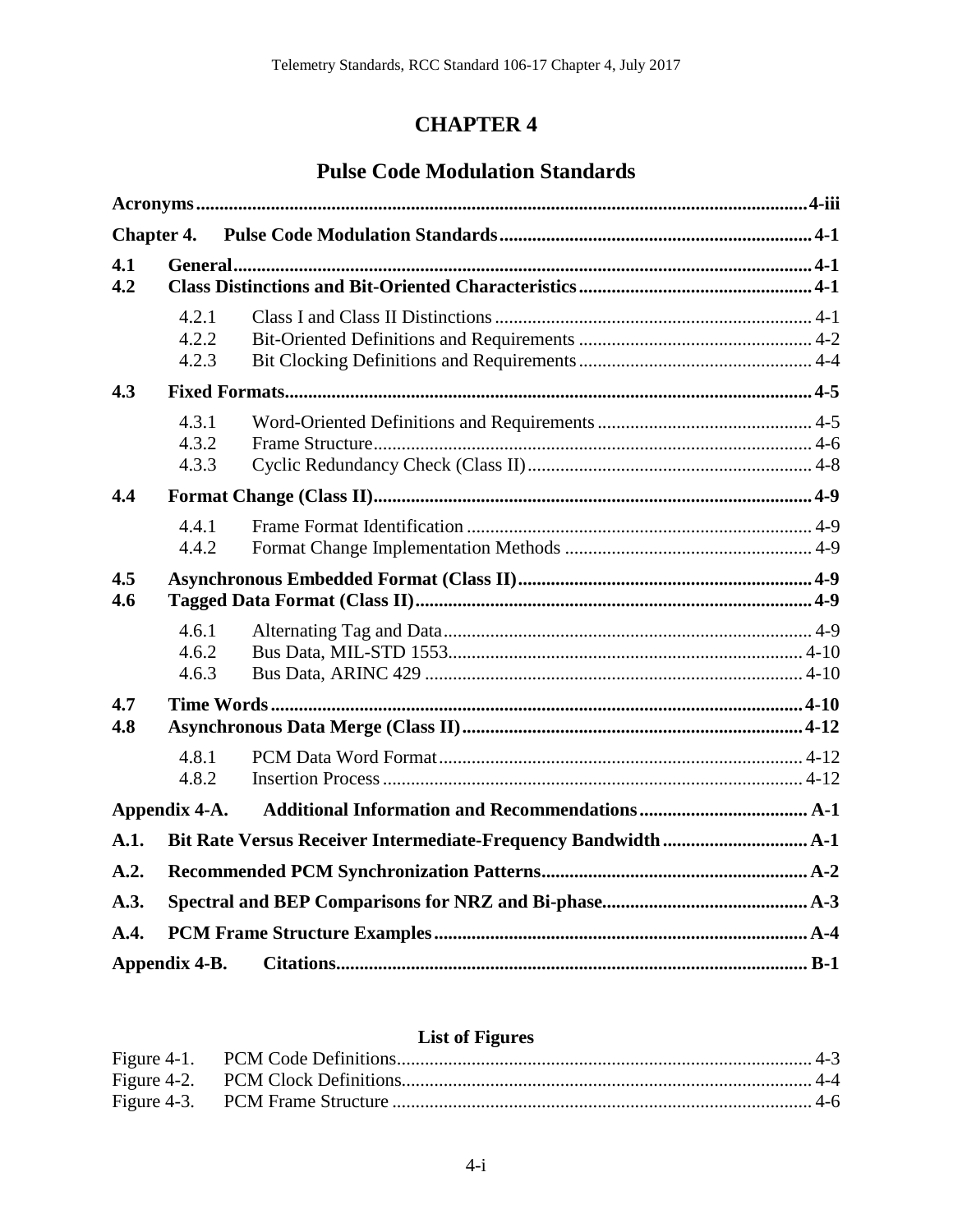| Figure 4-4. |                                                                            |  |
|-------------|----------------------------------------------------------------------------|--|
| Figure 4-5. |                                                                            |  |
| Figure 4-6. |                                                                            |  |
| Figure A-1. |                                                                            |  |
| Figure A-2. |                                                                            |  |
|             | Figure A-3. Theoretical BEP Performance for Various Baseband PCM Signaling |  |
|             |                                                                            |  |

## **List of Tables**

| Table 4-1. |                                                                       |  |
|------------|-----------------------------------------------------------------------|--|
| Table A-1. |                                                                       |  |
| Table A-2. |                                                                       |  |
| Table A-3. | Major Frame Length = Minor Frame Maximum Length Multiplied by $Z$ A-6 |  |
| Table A-4. | Major Frame Length = Minor Frame Maximum Length Multiplied by $Z$ A-7 |  |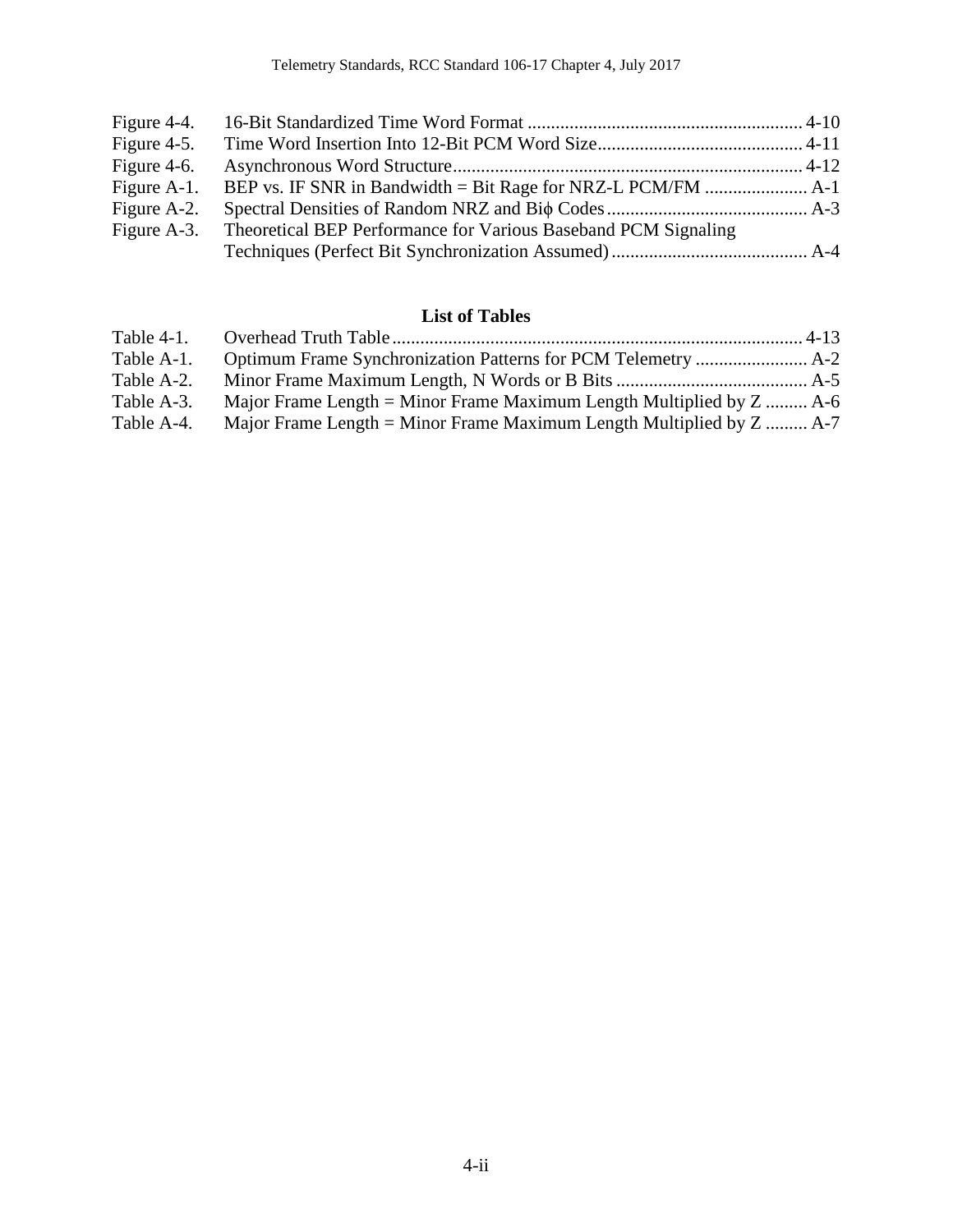# <span id="page-2-0"></span>**Acronyms**

| <b>BCD</b>  | binary coded decimal                |
|-------------|-------------------------------------|
| <b>BEP</b>  | bit error probability               |
| $Bi\phi$    | bi-phase                            |
| $Bi\phi$ -L | bi-phase-level                      |
| $Bi\phi$ -M | bi-phase-mark                       |
| $Bi\phi-S$  | bi-phase-space                      |
| <b>CRC</b>  | cyclic redundancy check             |
| dB          | decibel                             |
| <b>FFI</b>  | frame format identifier             |
| <b>FM</b>   | frequency modulation                |
| IF          | intermediate-frequency              |
| <b>lsb</b>  | least significant bit               |
| <b>Mbps</b> | megabit per second                  |
| msb         | most significant bit                |
| NRZ-L       | non-return-to-zero-level            |
| NRZ-M       | non-return-to-zero-mark             |
| NRZ-S       | non-return-to-zero-space            |
| <b>PCM</b>  | pulse code modulation               |
| RF          | radio frequency                     |
| RNRZ-L      | randomized non-return-to-zero-level |
| <b>SFID</b> | subframe identifier                 |
| <b>SNR</b>  | signal-to-noise ratio               |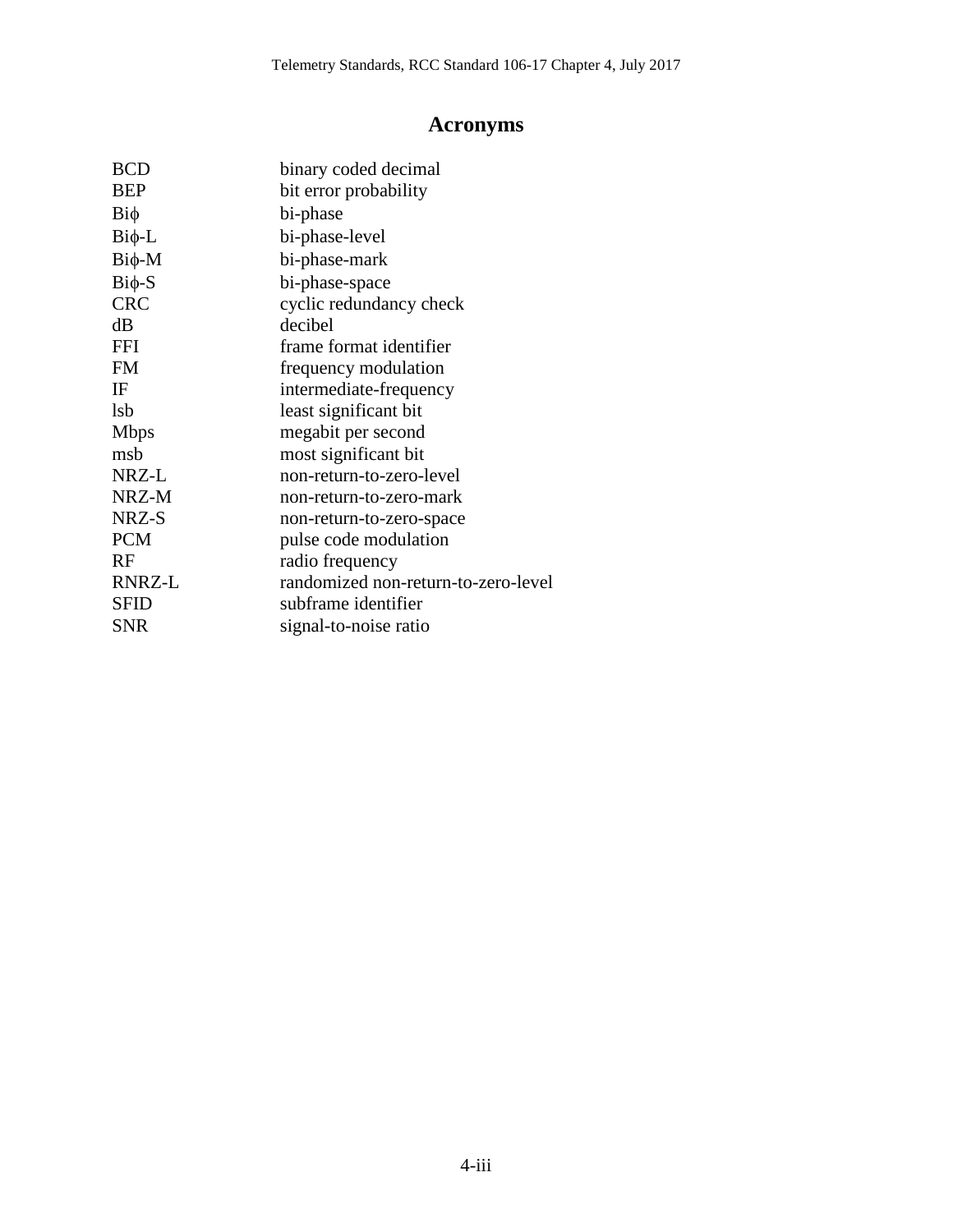This page intentionally left blank.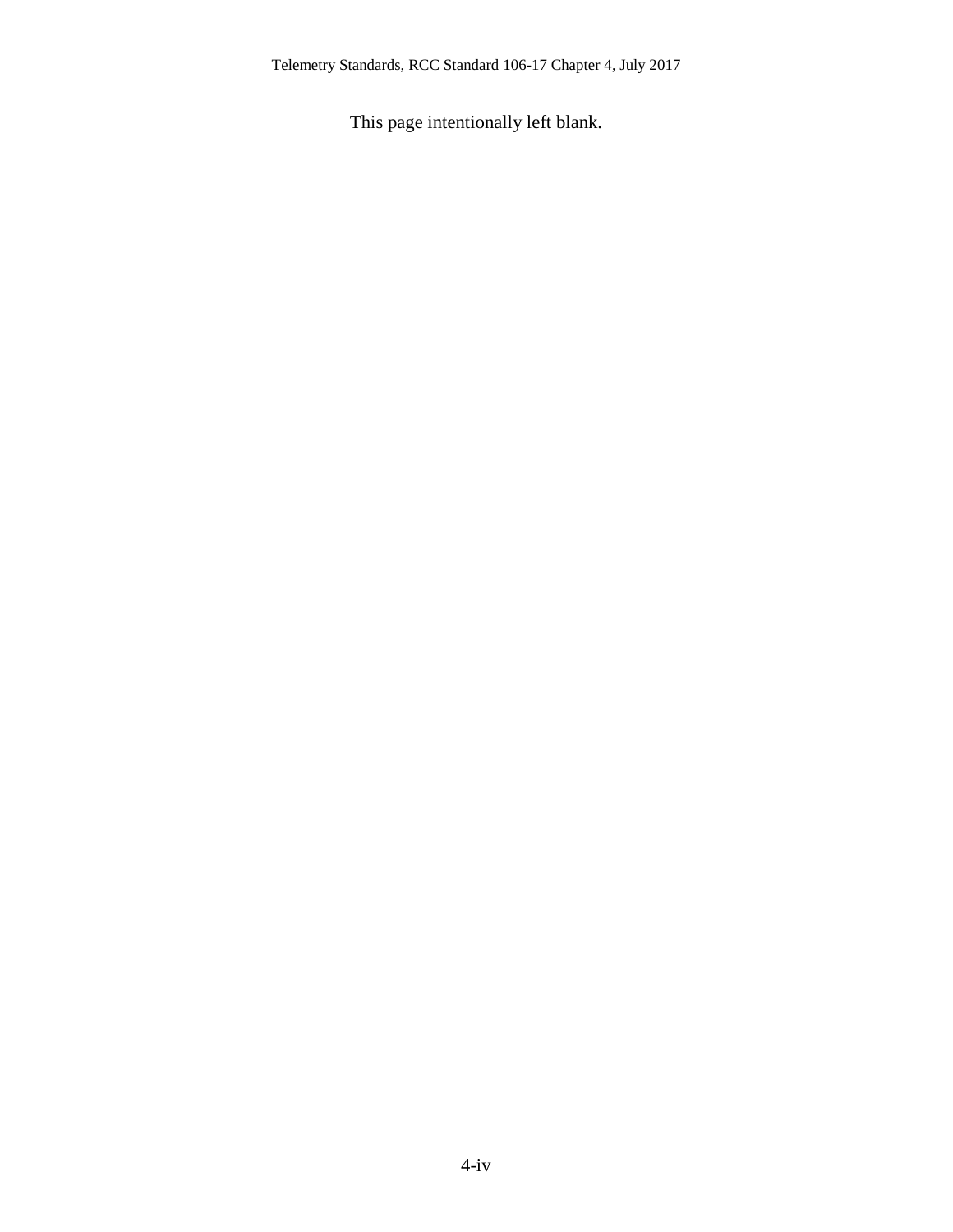## <span id="page-4-0"></span>**CHAPTER 4**

## **Pulse Code Modulation Standards**

#### <span id="page-4-1"></span>**4.1 General**

Pulse code modulation (PCM) data are transmitted as a serial bit stream of binary-coded time-division multiplexed words. When PCM is transmitted, premodulation filtering shall be used to confine the radiated radio frequency (RF) spectrum in accordance with [Chapter 2](http://www.wsmr.army.mil/RCCsite/Documents/106-17_Telemetry_Standards/chapter2.pdf) Appendix 2-A. These standards define pulse train structure and system design characteristics for the implementation of PCM telemetry formats. Additional information and recommendations are provided in **Appendix 4-A** and in RCC [1](#page-4-4)19-06.<sup>1</sup>

#### <span id="page-4-2"></span>**4.2 Class Distinctions and Bit-Oriented Characteristics**

The PCM formats are divided into two classes for reference. Serial bit stream characteristics are described below prior to frame and word oriented definitions.

#### <span id="page-4-3"></span>4.2.1 Class I and Class II Distinctions

Two classes of PCM formats are covered in this chapter: the basic, simpler types are Class I, and the more complex applications are Class II. The use of any Class II technique requires concurrence of the range involved. All formats with characteristics described in these standards are Class I except those identified as Class II. The following are examples of Class II characteristics.

- a. Bit rates greater than 10 megabits per second (Mbps) (Subsection [4.2.2](#page-5-0) item [c\)](#page-7-2).
- b. Word lengths in excess of 32 bits (Subsection  $\frac{4 \cdot 3 \cdot 1}{2}$  item [a\)](#page-8-2).
- c. Fragmented words (Subsection  $4.3.1$  item [b\)](#page-8-3).
- d. More than 8192 bits or 1024 words per minor frame (Subsection [4.3.2](#page-9-0) item  $a(1)$ ).
- e. Uneven spacing, not within the definition of subcommutation (Subsection [4.3.2](#page-9-0) item [c\)](#page-10-0) or supercommutation (Subsection  $\frac{4.3.2}{ }$  $\frac{4.3.2}{ }$  $\frac{4.3.2}{ }$  item [d\)](#page-11-1).
- f. Format changes (Section  $4.4$ ).
- g. Asynchronous embedded formats (Paragraph [4.5\)](#page-12-3).
- h. Tagged data formats (Section [4.6\)](#page-12-4).
- i. Formats with data content other than unsigned straight binary, discretes, or complement arithmetic representation for negative numbers such as floating point variables, binarycoded decimal, and gain-and-value.
- j. Asynchronous data transmission (Section [4.8\)](#page-15-0).
- k. Merger of multiple format types (such as those specified in [Chapter 8\)](http://www.wsmr.army.mil/RCCsite/Documents/106-17_Telemetry_Standards/chapter8.pdf).

<span id="page-4-4"></span> <sup>1</sup> Range Commanders Council. *Telemetry Applications Handbook*. RCC 119-06. May 2006. May be superseded by update. Retrieved 4 June 2015. Available at [http://www.wsmr.army.mil/RCCsite/Documents/119-](http://www.wsmr.army.mil/RCCsite/Documents/119-06_Telemetry_Applications_Handbook/) [06\\_Telemetry\\_Applications\\_Handbook/.](http://www.wsmr.army.mil/RCCsite/Documents/119-06_Telemetry_Applications_Handbook/)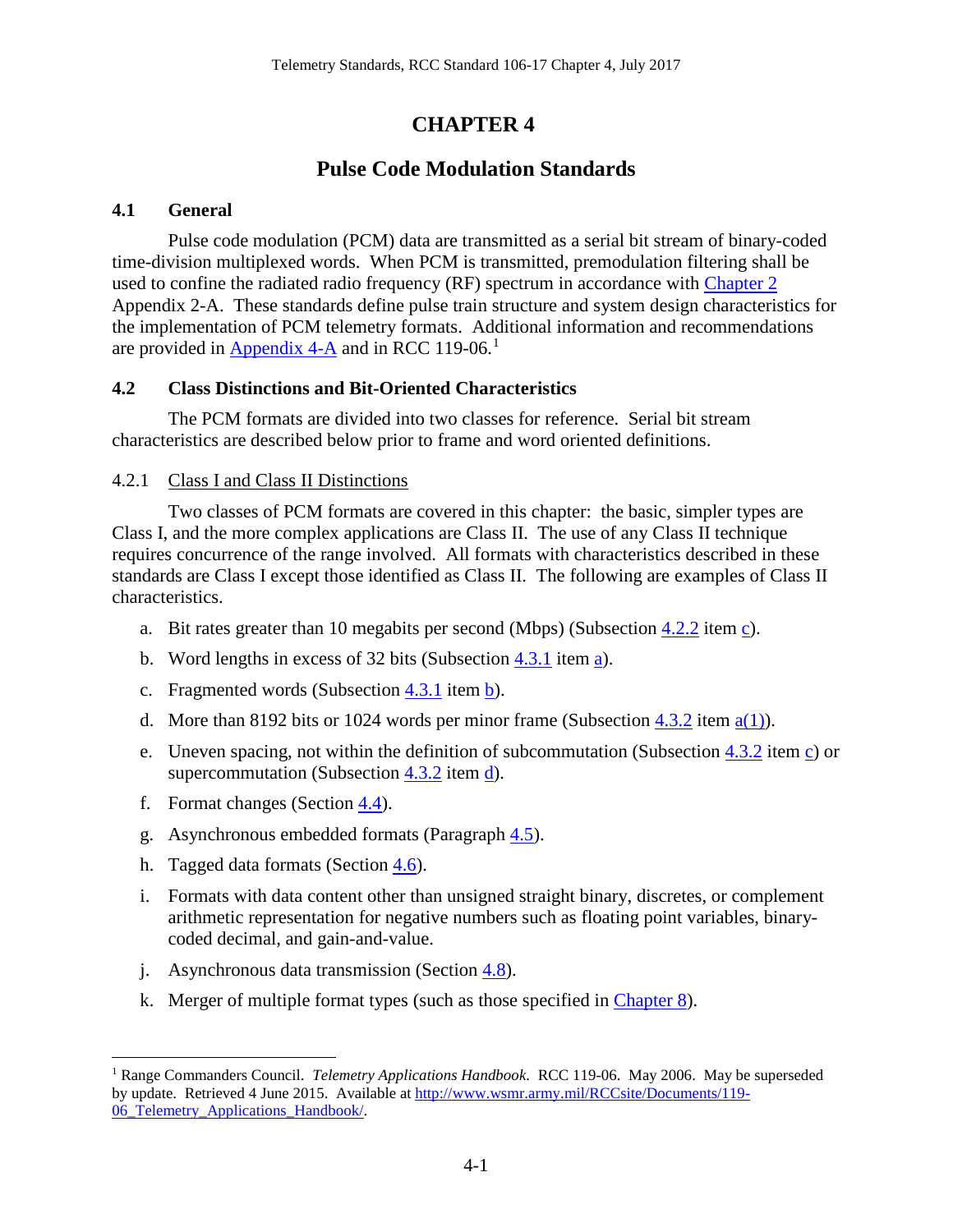- l. Use of a cyclic redundancy check (CRC) word (Subsection [4.3.3\)](#page-11-0).
- m. Use of fill bits (Subsection  $\frac{4.3.2}{ }$  $\frac{4.3.2}{ }$  $\frac{4.3.2}{ }$  item [a\)](#page-9-2).
- n. Use of non-fixed frame synchronization patterns.



The use of fixed frame formats has been a common practice but does not fit all requirements. A verification of range capabilities should be made prior to incorporation of Class II features into a telemetry system.

#### <span id="page-5-0"></span>4.2.2 Bit-Oriented Definitions and Requirements

Definitions and requirements relating to serial PCM bit streams are described next.

- a. Binary Bit Representation. The following code conventions for representing serial binary ones and zeros are the only permissible representations. Graphic and written descriptions of these conventions are shown in [Figure 4-1.](#page-6-0) Only one convention shall be used within a single PCM bit stream. If randomized non-return-to-zero-level (RNRZ-L) is transmitted, it shall use the 15-bit regeneration pattern as described in [Annex A.2.](http://www.wsmr.army.mil/RCCsite/Documents/106-17_Telemetry_Standards/annexa-2.pdf)
	- (1) Non-return-to-zero-level (NRZ-L)
	- (2) Non-return-to-zero-mark (NRZ-M)
	- (3) Non-return-to-zero-space (NRZ-S)
	- (4) Bi-phase-level (Biφ-L)
	- (5) Bi-phase-mark (Biφ-M)
	- (6) Bi-phase-space (Biφ-S)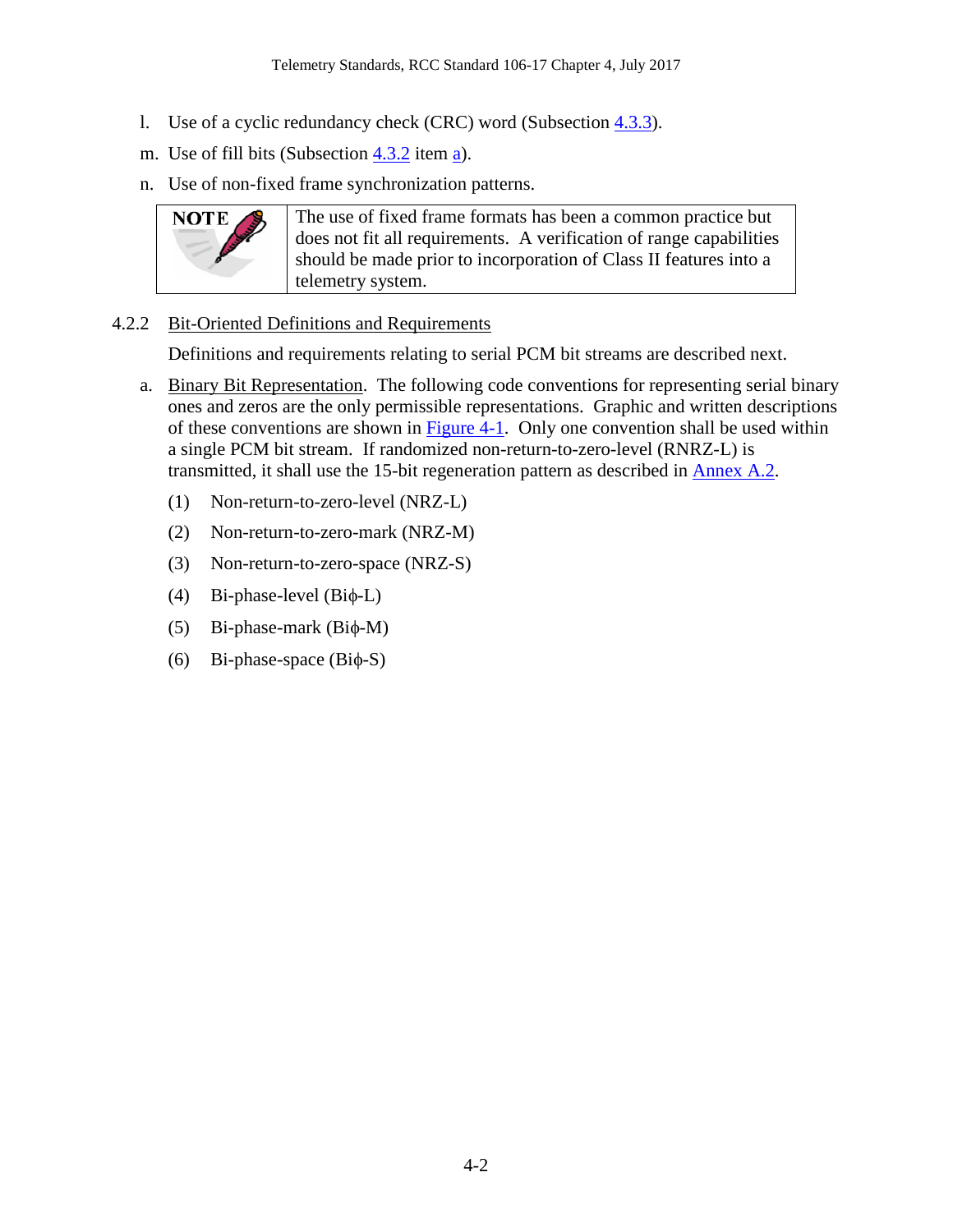

<span id="page-6-0"></span>Figure 4-1. PCM Code Definitions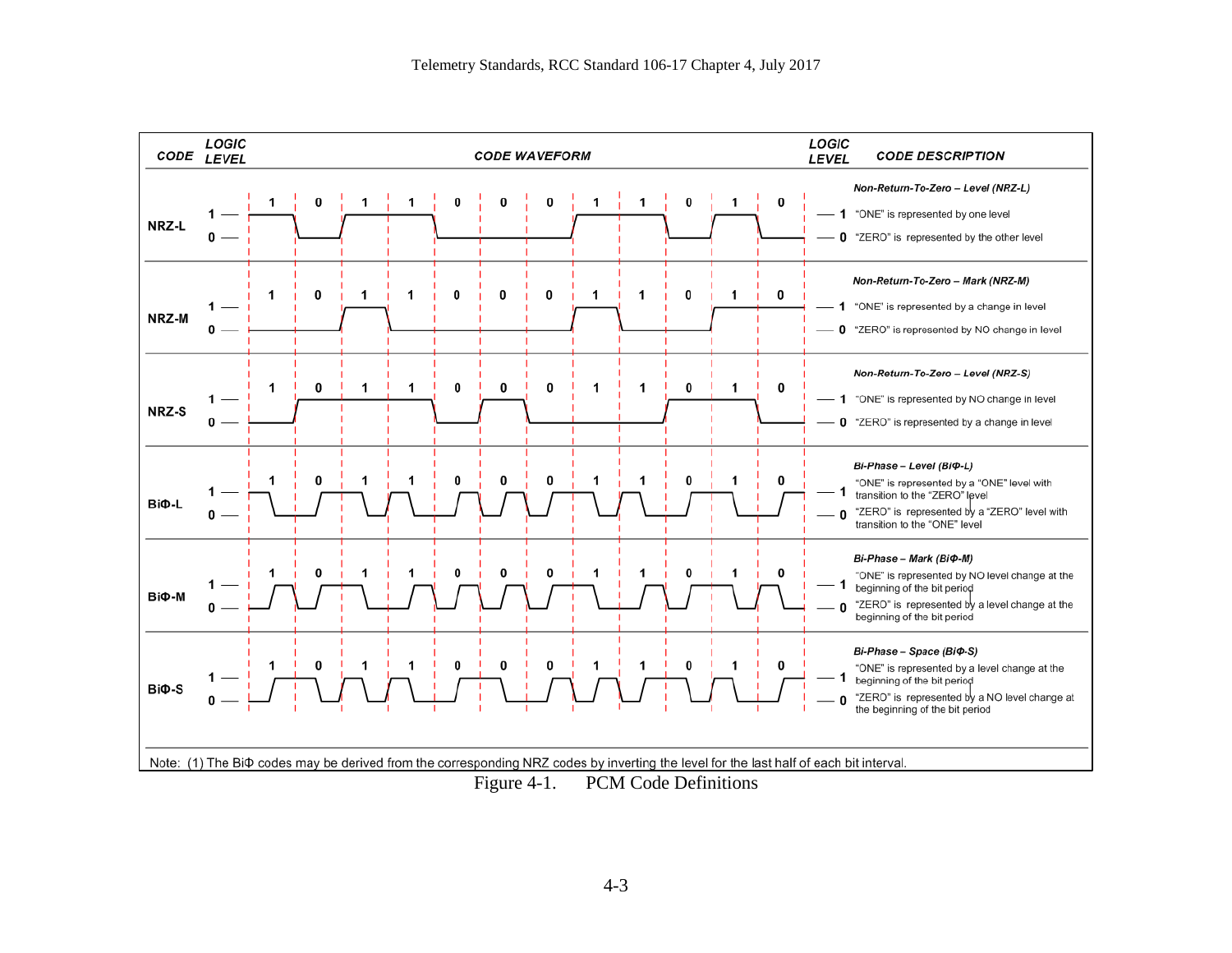- b. Serial Bit Stream Transitions. The transmitted or recorded bit stream shall be continuous and shall contain sufficient transitions to ensure bit acquisition and continued bit synchronization, taking into account the binary representation chosen. See the recommendation in Section [A.3.](#page-20-0)
- <span id="page-7-2"></span>c. Bit Rate. The RF and recording limits, defined in [Chapter 2](http://www.wsmr.army.mil/RCCsite/Documents/106-17_Telemetry_Standards/chapter2.pdf) and [Chapter 6,](http://www.wsmr.army.mil/RCCsite/Documents/106-17_Telemetry_Standards/chapter6.pdf) should be considered when determining maximum bit rates. The minimum bit rate shall be 10 bits per second. Bit rates greater than 10 Mbps are Class II.
- d. Bit Rate Accuracy and Stability. During any period of desired data, the bit rate shall not differ from the specified nominal bit rate by more than 0.1 percent of the nominal rate.
- e. Bit Jitter. The bit jitter shall not exceed  $\pm 0.1$  of a bit interval referenced to the expected transition time with no jitter. The expected transition time shall be based on the measured average bit period as determined during the immediately preceding 1000 bits.

## <span id="page-7-0"></span>4.2.3 Bit Clocking Definitions and Requirements

Clock phase is defined in relationship to data transition. Graphic and written descriptions of following conventions are shown in [Figure 4-2.](#page-7-1)



- <span id="page-7-1"></span>a.  $0^{\circ}$  clock. Data transitions on the rising edge of the clock. Data is valid on the falling edge of the clock.
- a.  $90^\circ$  clock. Data transitions in the middle of clock low. Data is valid in the middle of clock high.
- b.  $180^\circ$  clock. Data transitions on the falling edge of the clock. Data is valid on the rising edge of the clock.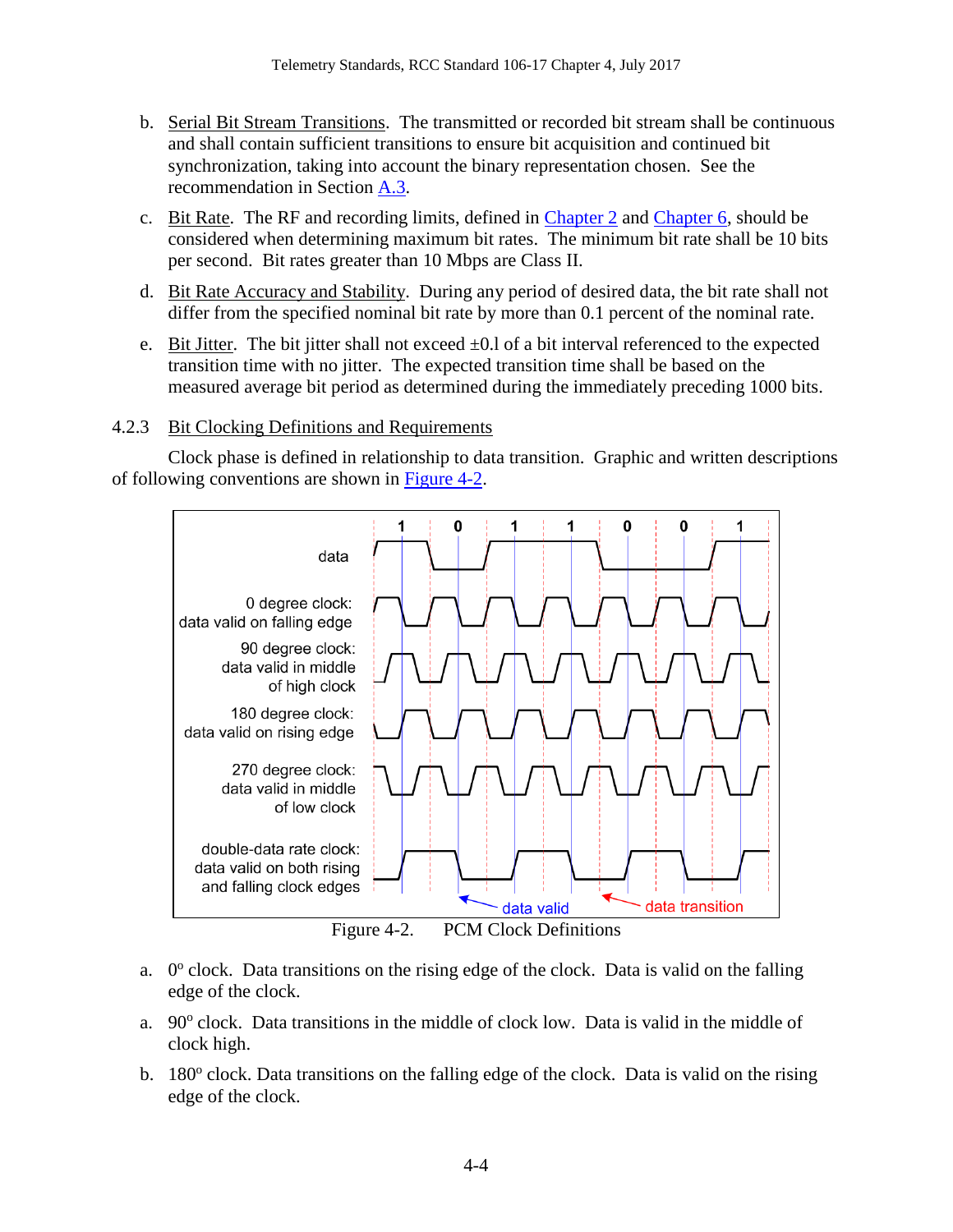- c.  $270^{\circ}$  clock. Data transitions in the middle of clock high. Data is valid in the middle of clock low.
- d. Double-data rate clock. Also known as half clock. Data transitions in the middle of both clock high and low. Data is valid on both rising and falling edge of clock.

## <span id="page-8-0"></span>**4.3 Fixed Formats**

Characteristics of fixed formats are described below. Fixed formats do not have changes during transmission with regard to frame structure, word length or location, commutation sequence, sample interval, or measurement list.

## <span id="page-8-1"></span>4.3.1 Word-Oriented Definitions and Requirements

The following definitions and requirements are addressed to word characteristics.

- <span id="page-8-2"></span>a. Word Length (Class I and II). Individual words may vary in length from 4 bits to not more than 32 bits in Class I and not more than 64 bits in Class II.
- <span id="page-8-3"></span>b. Fragmented Words (Class I and II). A fragmented word is defined as a word divided into no more than eight segments and placed in various locations within a minor frame. Locations need not be adjacent. For Class I, all word segments used to form a data word shall be constrained to the boundaries of a single minor frame. Class II may fragment across minor frames, though this is not recommended. Fragmented synchronization words are not allowed.
- c. Bit Numbering. To provide consistent notation, the most significant bit (msb) in a word shall be numbered "one". Less significant bits shall be numbered sequentially within the word.
- d. Word Numbering. To provide consistent notation, the minor frame synchronization pattern word shall be numbered "zero" and the first word after the minor frame synchronization pattern shall be numbered "one" (see [Figure 4-3\)](#page-9-1). Each subsequent word shall be sequentially numbered within the minor frame. Numbering within a subframe (see Subsection [4.3.2](#page-9-0) item  $c(1)$ ) shall be "one" for the word in the same minor frame as the initial counter value for subframe synchronization and sequentially thereafter. Notations of W and S shall mean the W word position in the minor frame and S word position in the subframe.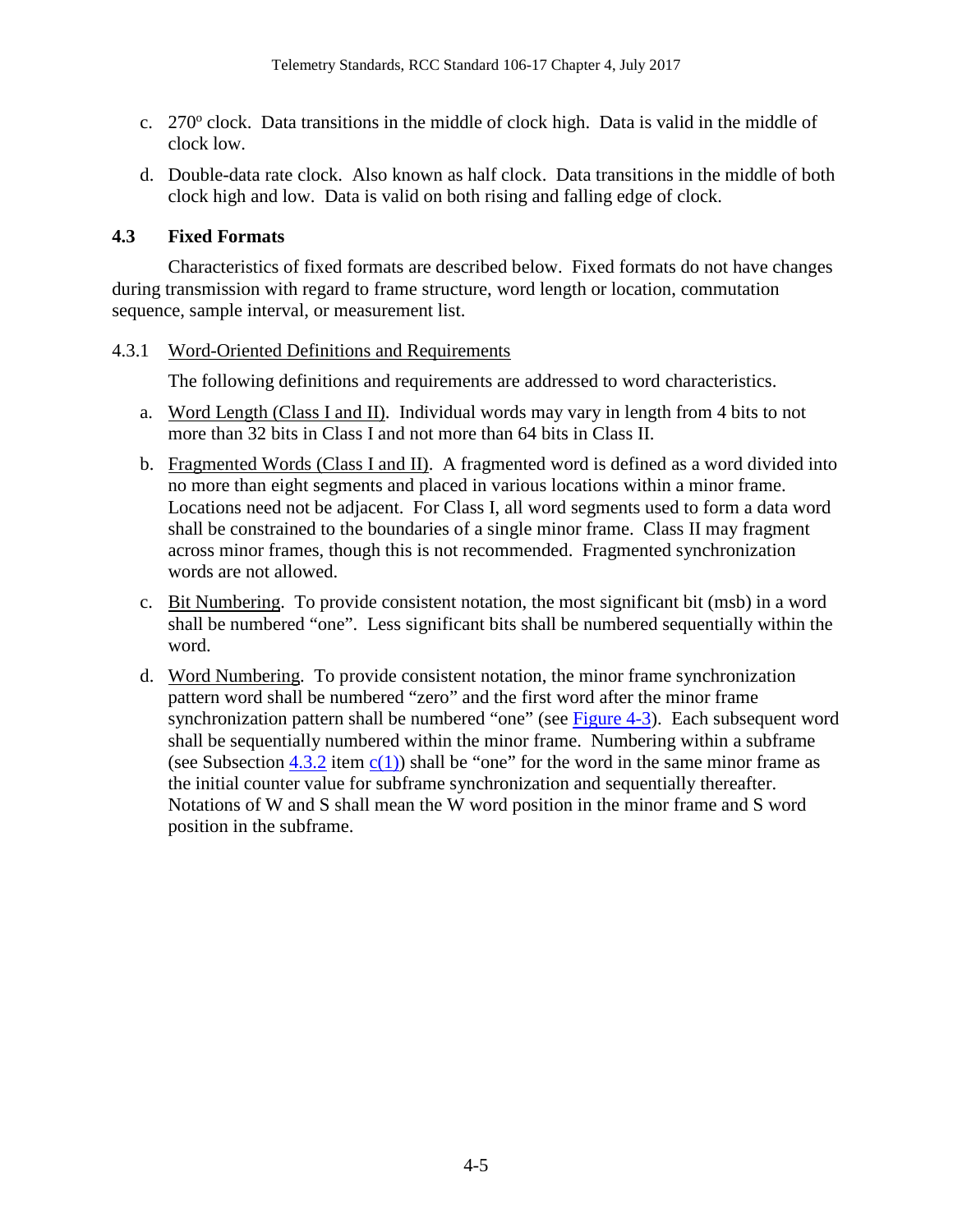

Figure 4-3. PCM Frame Structure

#### <span id="page-9-1"></span><span id="page-9-0"></span>4.3.2 Frame Structure

The PCM data shall be formatted into fixed length frames as defined in these sections regarding frame structure and in [Figure 4-3.](#page-9-1) Frames shall contain a fixed number of equal duration bit intervals.

<span id="page-9-2"></span>a. Minor Frame. The minor frame is defined as the data structure in time sequence from the beginning of a minor frame synchronization pattern to the beginning of the next minor frame synchronization pattern. Certain Class II PCM systems may insert a variable number of fill bits between the end of one minor frame and the synchronization pattern of the next minor frame. When this is done, these filler bits are not considered to be a part of either minor frame.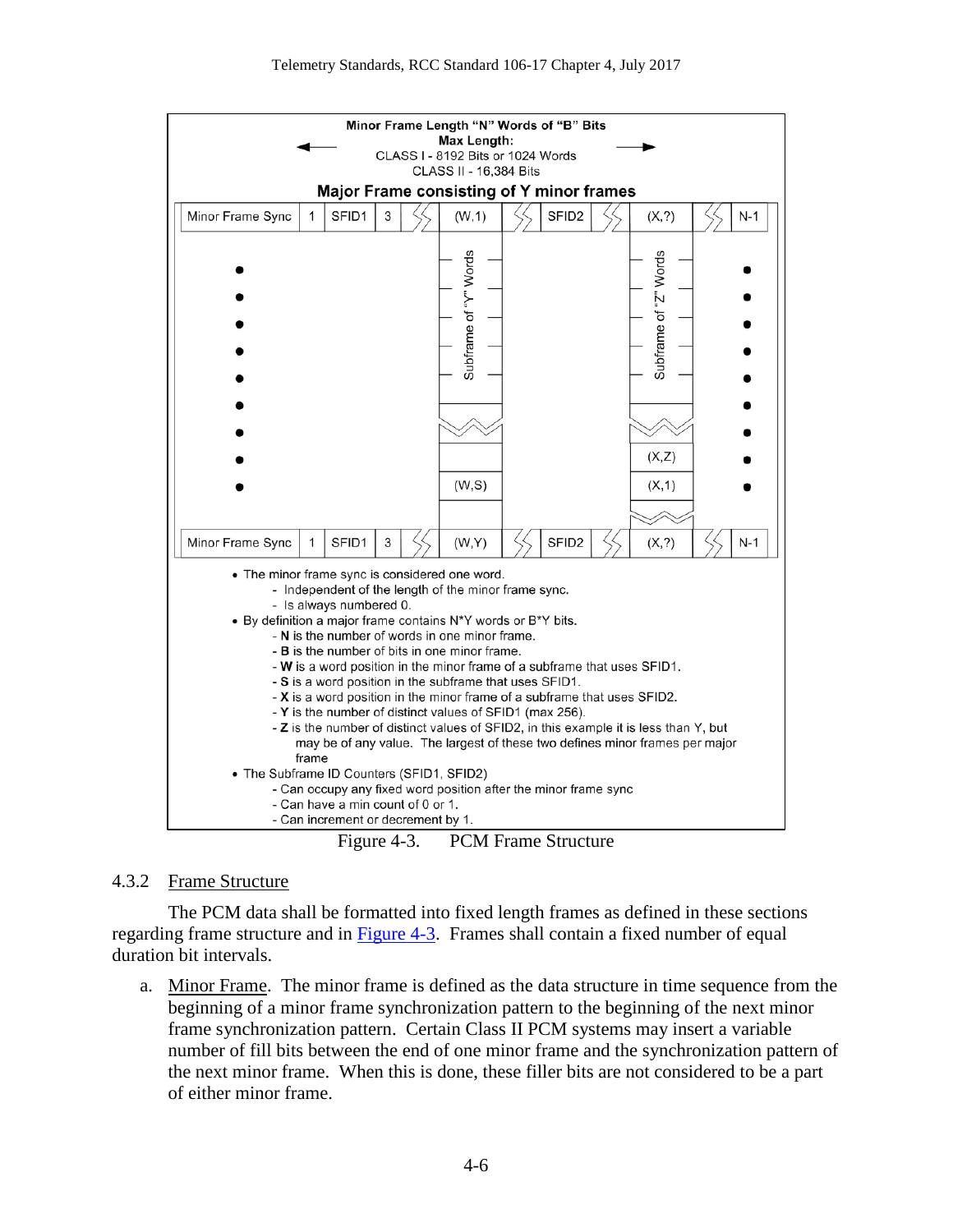- (1) Minor Frame Length (Class I and II). The minor frame length is the number of bit intervals from the beginning of the frame synchronization pattern to the beginning of the next synchronization pattern. The maximum length of a minor frame shall exceed neither 8192 bits nor 1024 words in Class I and shall not exceed 16384 bits in Class II. If fill bits are inserted, they are not to be used in the calculation of the minor frame length.
- (2) Minor Frame Composition. The minor frame shall contain the minor frame synchronization pattern, data words, and subframe synchronization words, if used. Words of different length may be multiplexed in a single minor frame. The length of a word in any identified word position within a minor frame shall be constant. Other words such as frame format identifiers (FFIs) may be needed within Class II formats (see Section [4.4\)](#page-12-0).
- (3) Minor Frame Synchronization. The minor frame synchronization information shall consist of a fixed digital word not longer than 33 consecutive bits and not shorter than 16 bits. The minor frame synchronization pattern is always considered as one word, regardless of its length. Recommended synchronization patterns are given in [Table A-1.](#page-19-1) Class II formats may use an alternating complement synchronization pattern that complements after each minor frame.
- (4) Transmitted Frame Counter. The frame counter provides a natural binary count corresponding to the minor frame number in which the frame count word appears. It is recommended that such a counter be included in all minor frames whether Class I or Class II and is especially desirable in Class II formats to assist with data processing. The frame counter should be of nominal format word length and reset to start up-counting again after reaching maximum value. In formats where subcommutation is present, the subframe identifier (SFID) counter may serve as the frame counter.
- (5) Bit Numbering in a Minor Frame. To provide consistent notation, the first bit in a minor frame (the first bit in the sync pattern) shall be numbered "one". Each subsequent bit shall be sequentially numbered within the minor frame. This is used for CRC.
- b. Major Frame. A major frame contains the number of minor frames required to include one occurrence of every word in the format. See [Figure 4-3.](#page-9-1)
	- (1) Major Frame Length. Major frame length is defined as minor frame length (N words or B bits) multiplied by the number of minor frames (Z) in the major frame. The maximum number of minor frames per major frame shall not exceed 256.
	- (2) Minor Frame Numbering. To provide consistent notation, the first minor frame in a major frame shall be numbered "one". Each subsequent minor frame shall be numbered sequentially within the major frame.
- <span id="page-10-0"></span>c. Subcommutation. Subcommutation is defined as a sampling of parameters at submultiple rates (1/D) of the minor frame rate where the depth of a subframe, D, is an integer in the range of 2 to Z.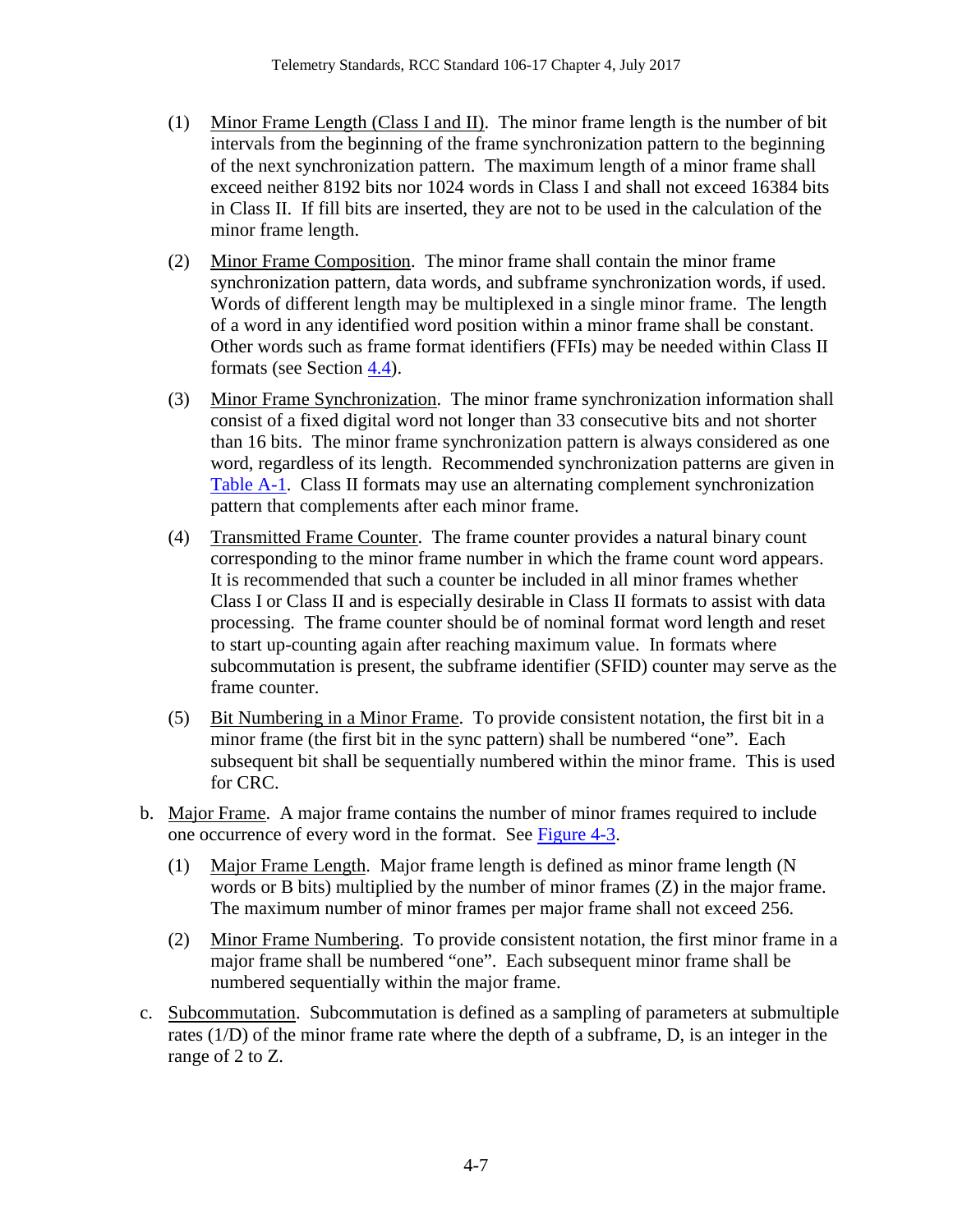- (1) Subframe. Subframe is defined as one cycle of the parameters from a subcommutated minor frame word position. The depth, D, of a subframe is the number of minor frames in one cycle before repetition.
- (2) Subframe Synchronization Method. The standard method for subframe synchronization is to use a SFID counter, a binary counter that counts sequentially up or down at the minor frame rate. Typically, only one SFID counter is used in a PCM format; however, more than one counter may be used if needed. This paragraph assumes the use of one SFID counter. The SFID counter shall be located in a fixed position in each and every minor frame. The counter should start with the minimum counter value when counting up or the maximum counter value when counting down. The counter should also be left or right justified in a word position. The start of a major frame shall coincide with the initial count for the deepest subframe.
- (3) SFID Counter Location. The SFID counter should be placed in the minor frame prior to any subcommutated parameters. Subcommutated parameters that occur in the minor frame prior to the SFID counter are undefined.
- <span id="page-11-1"></span>d. Supercommutation. Supercommutation is defined as time-division-multiplex sampling at a rate that is a multiple of the minor frame rate. Supercommutation (on a minor frame) provides multiple samples of the same parameter in each minor frame. *Supercommutation on a subframe* is defined as time-division-multiplex sampling at a rate that is a multiple of the subframe rate and provides multiple samples of the same parameter within a subframe. For Class I, supercommutated samples shall be evenly spaced. For Class II, supercommutated samples should be as evenly spaced as practical.

## <span id="page-11-0"></span>4.3.3 Cyclic Redundancy Check (Class II)

A CRC is an error-detecting code commonly used in digital networks and storage devices. It can detect strings of bit errors that are of the length of the CRC check word. If a CRC check word is to be used, it should be inserted at the end of each minor frame and occupy the same location in each minor frame. It shall not occupy any bits from the frame sync pattern. It shall occupy contiguous bits, but may cross word boundaries. The CRC check word shall always be inserted msb first.

The CRC shall be calculated in bit-transmit order. The maximum length of bits to be checked shall be the length of one minor frame, but the bits being checked may span two minor frames. Minor frame fill bits shall not be used as part of a CRC calculation. The CRC calculation shall not use pre-inversion, post-inversion, reversed bit ordering, unusual starting value, or final XOR. Since ground station software typically runs in a general purpose computer, the decoding of the CRC will usually be done in software. Therefore, only a subset of 16 and 32 bit CRCs shall be supported. The supported CRC polynomials are as follows:

| $CRC-16-ANSI:$ | $x^{16} + x^{15} + x^2 + 1$                                                                                   |
|----------------|---------------------------------------------------------------------------------------------------------------|
| CRC-16-CCITT:  | $x^{16} + x^{12} + x^5 + 1$                                                                                   |
| $CRC-32$ :     | $x^{32} + x^{26} + x^{23} + x^{22} + x^{16} + x^{12} + x^{11} + x^{10} + x^8 + x^7 + x^5 + x^4 + x^2 + x + 1$ |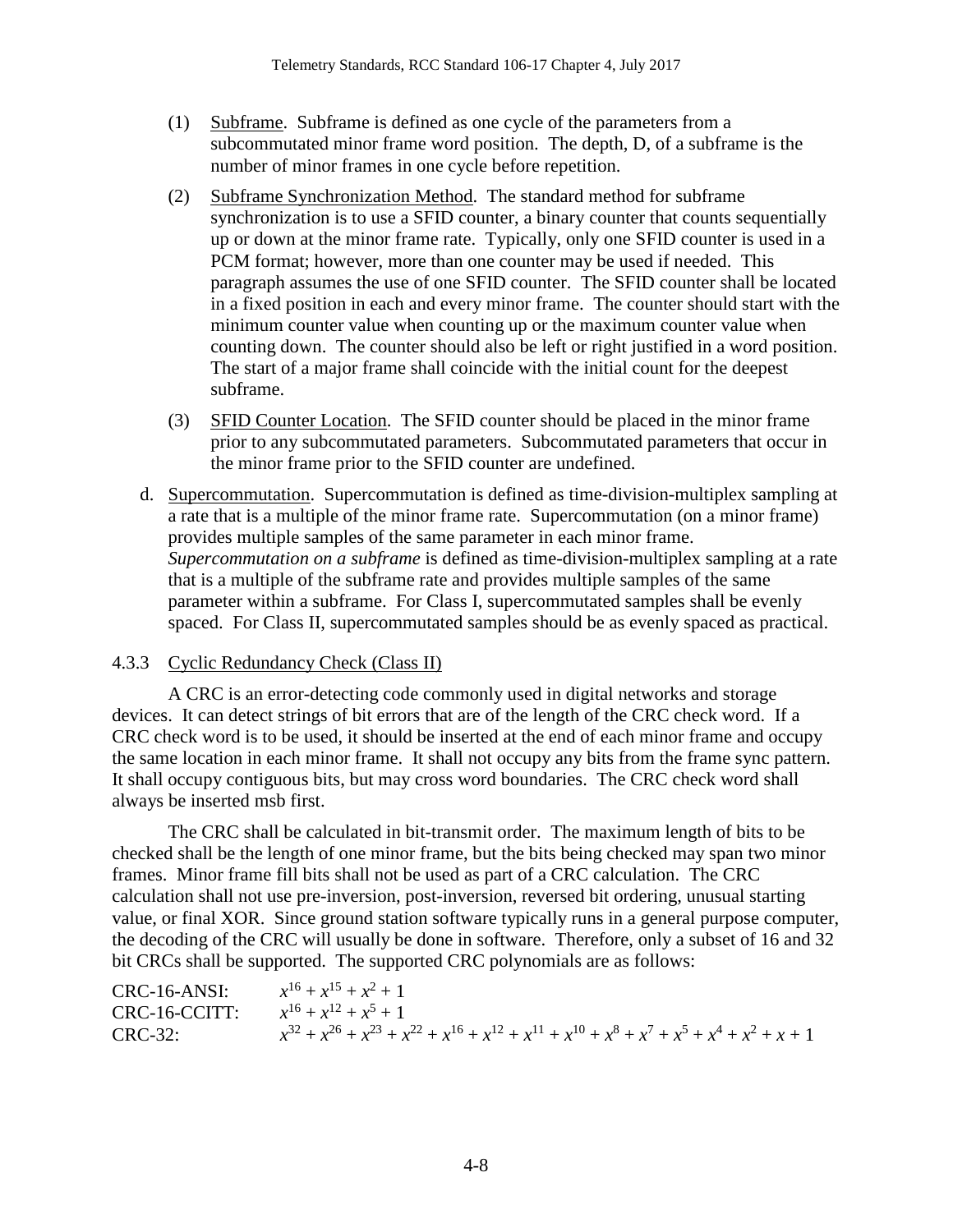## <span id="page-12-0"></span>**4.4 Format Change (Class II)**

Format change is defined as change with regard to frame structure, word length or location, commutation sequence, sample interval, or change in measurement list. Format changes shall occur only on minor frame boundaries. Bit synchronization shall be maintained and fill bits used instead of intentional dead periods. Format changes are inherently disruptive to test data processing; fixed format methods are preferred. Format change methods shall conform to the characteristics described in the following sections.

## <span id="page-12-1"></span>4.4.1 Frame Format Identification

An FFI is a word that shall uniquely identify a single format. In formats where change is required, the FFI shall be placed in every minor frame. The format identifier shall be the same length as (or multiples of) the most common word length in the format and shall occur in a fixed position in the minor frame. The FFI shall identify the format applicable to the current minor frame. Frame synchronization pattern, FFI location, bit rate, and binary bit representation code shall not be changed. The FFI shall be constructed such that a single bit error cannot produce another valid FFI. The number of unique formats indicated shall not exceed 16.

## <span id="page-12-2"></span>4.4.2 Format Change Implementation Methods

The following subparagraphs describe format change implementation methods.

- a. Measurement List Change. This method of format change consists of a modification in data content only and not format structure.
- b. Format Structure Change. Defined as a format change where there is a departure in frame structure and not just data content.

## <span id="page-12-3"></span>**4.5 Asynchronous Embedded Format (Class II)**

An asynchronous embedded format is defined as a secondary data stream asynchronously embedded into a host major frame in a manner that does not allow predicting the location of embedded synchronization information based only on host format timing. It is recommended that the embedded frame segments be inserted as an integral number of words in every host minor frame, so that in the combined format, specific word positions in the host minor frame are dedicated to the embedded asynchronous format; however, placing the asynchronous embedded format only in selected host minor frames is permitted. It is also recommended that no more than two asynchronous embedded formats be inserted in a host major frame, but more than two are permitted.

## <span id="page-12-4"></span>**4.6 Tagged Data Format (Class II)**

A tagged data format is defined as a fixed frame length format having no applicable subframe or major frame definitions and characterized as a stream of data words, or blocks of words, with associated identifiers (tags). These formats consist of frame synchronization patterns, identifiers, data words, and fill words as required.

## <span id="page-12-5"></span>4.6.1 Alternating Tag and Data

This tagged data format consists of frames containing tag words alternating in time sequence with data words or blocks of words identified by the tags.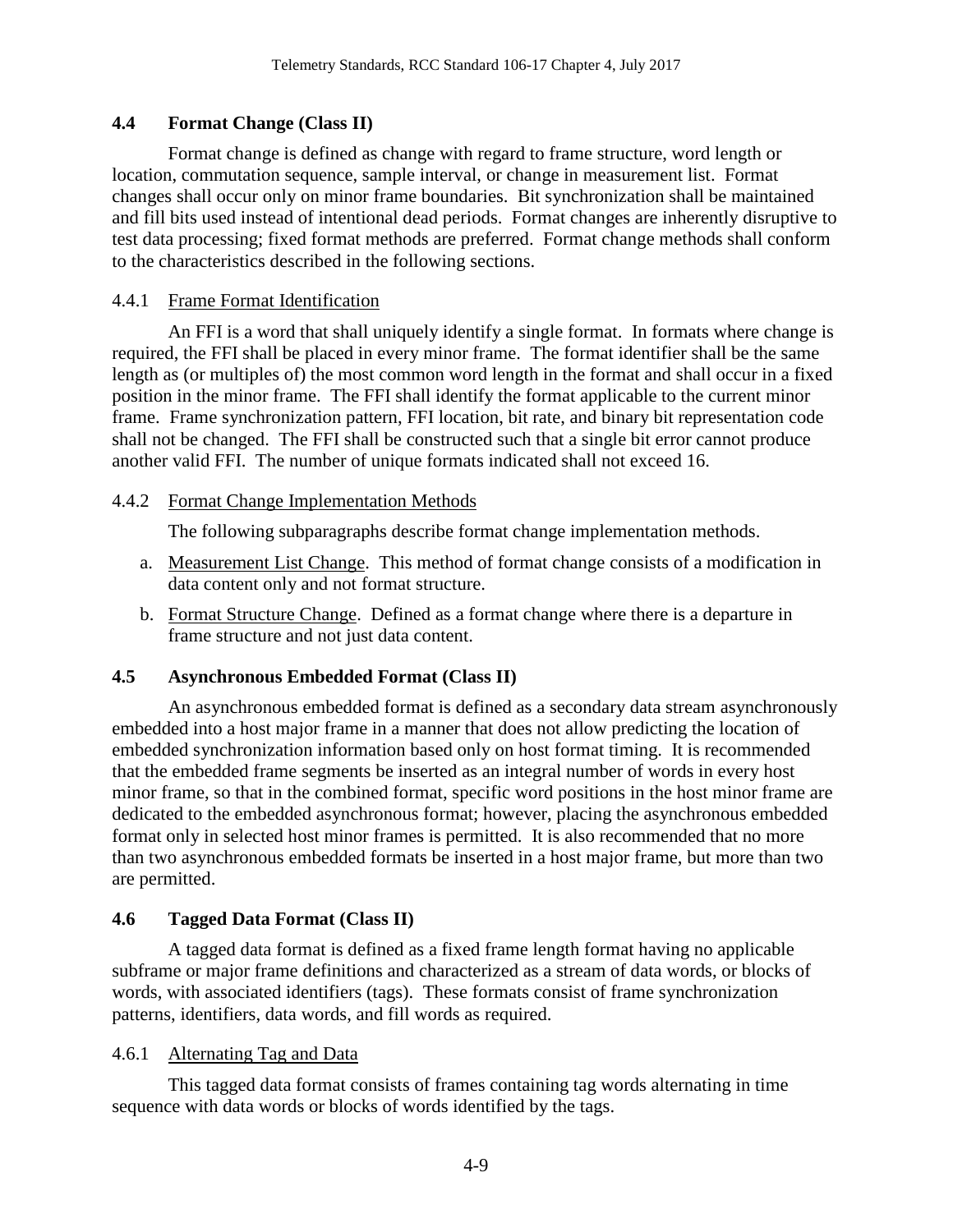## <span id="page-13-0"></span>4.6.2 Bus Data, MIL-STD 1553

The preferred method of telemetering MIL-STD 1553 information is for the information to be restructured to conform to Class I methods. If not restructured, telemetered MIL-STD 1553 data shall conform to [Chapter 8.](http://www.wsmr.army.mil/RCCsite/Documents/106-17_Telemetry_Standards/chapter8.pdf) This data format is described in Military Standard 1553<sup>[2](#page-13-4)</sup>.

## <span id="page-13-1"></span>4.6.3 Bus Data, ARINC 429

The preferred method of telemetering ARINC information is for the information to be restructured to conform to Class I methods. If not restructured, telemetered ARINC 429 data shall be consistent with the specification of ARINC 429 bus data, as implemented in [Chapter 8.](http://www.wsmr.army.mil/RCCsite/Documents/106-17_Telemetry_Standards/chapter8.pdf) This data format is described in Aeronautical Radio, Inc. 429<sup>[3](#page-13-5)</sup>.

## <span id="page-13-2"></span>**4.7 Time Words**

The following paragraphs describe the formatting of time words within a PCM stream. A 16-bit standardized time word format and a method to insert time words into PCM word sizes other than 16-bits are described.

In 16-bit standardized time word format, there shall be three words dedicated to providing timing information. These words are designated high order time, low order time, and microsecond time. High and low order time words shall be binary or binary coded decimal (BCD) weighted, and microsecond words shall be binary weighted. Time word construction examples are shown in [Figure 4-4](#page-13-3) and [Figure 4-5.](#page-14-0)



Figure 4-4. 16-Bit Standardized Time Word Format

<span id="page-13-4"></span><span id="page-13-3"></span> <sup>2</sup> Department of Defense. *Aircraft Internal Time Division Command/Response Multiplex Data Bus*. MIL-STD-1553B. 21 September 1978. May be superseded by update. Retrieved 4 June 2015. Available at [http://quicksearch.dla.mil/basic\\_profile.cfm?ident\\_number=36973&method=basic.](http://quicksearch.dla.mil/basic_profile.cfm?ident_number=36973&method=basic)

<span id="page-13-5"></span><sup>&</sup>lt;sup>3</sup> Aeronautical Radio, Inc. *Mark 33 Digital Information Transfer System (DITS)*. ARINC 429. Annapolis: ARINC, 1995.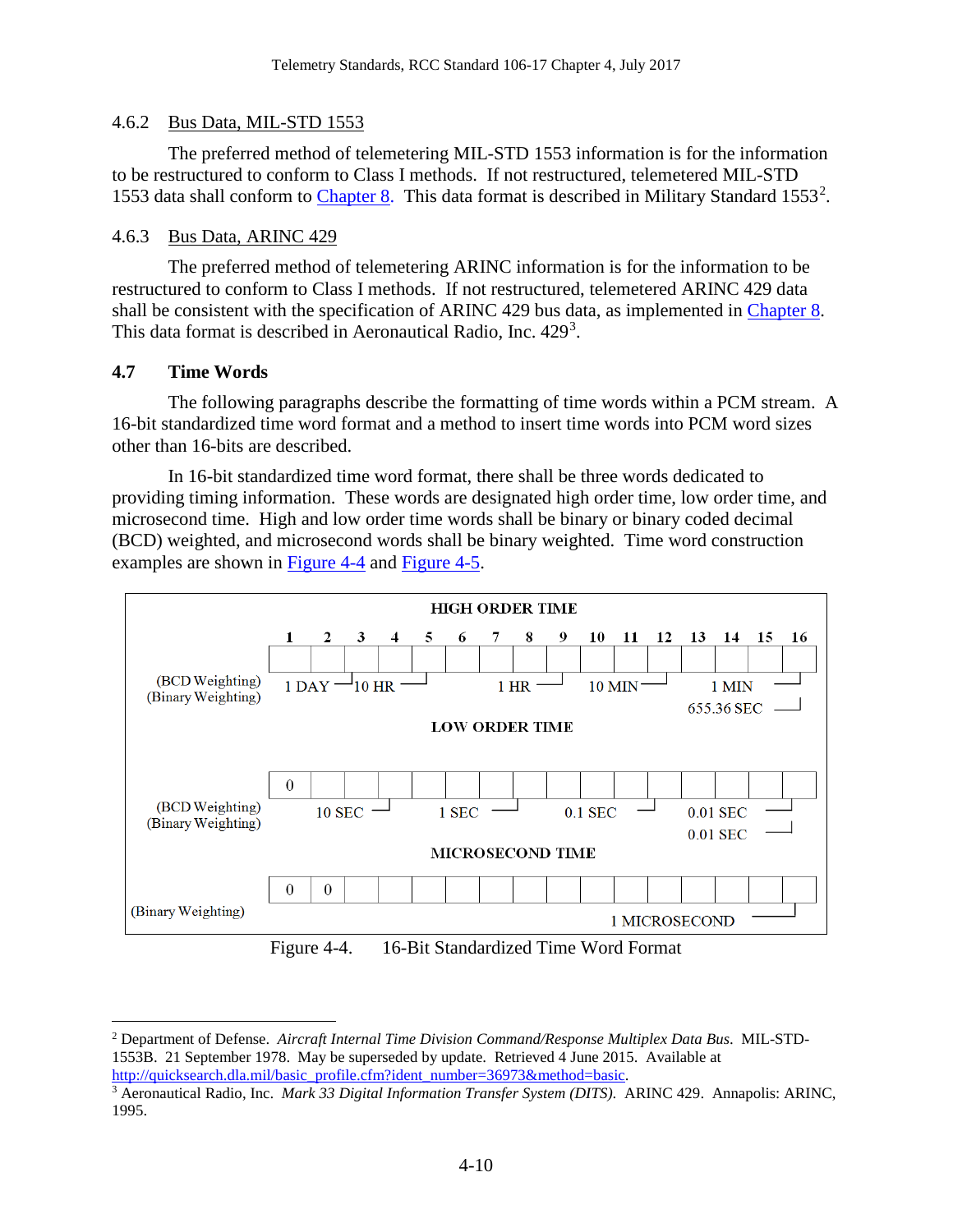

Figure 4-5. Time Word Insertion Into 12-Bit PCM Word Size

<span id="page-14-0"></span>The microsecond time word shall have a resolution of 1 microsecond; that is, the least significant bit (lsb), bit 16, has a value of 0.000001 second. This word shall increment until it attains a value of 10 milliseconds at which time it will reset to zero. Thus the maximum value of the counter is 9999 (decimal).

The low order time word shall have a resolution of 10 milliseconds; that is, the lsb, bit 16, of the low order time word shall have a value of 0.01 second.

The high order time word shall have a resolution of 655.36 seconds when binary weighted; that is, the lsb, bit 16, has a value of 655.36 seconds. When BCD weighted, the lsb, bit 16, of the high order time word shall have a value of one minute. For BCD, the days field shall contain the three least significant bits of the BCD Julian date.

It is recommended that high, low, and microsecond time words precede the first data word in the minor frame. The time word order shall be high order time word, followed by low order time word, followed by microsecond time word. Microsecond time words may be used to tag individual data words, but care shall be taken that high order and low order time words be inserted at a rate necessary to resolve time ambiguities.

Time word insertion into PCM word sizes other than 16 bits shall be as follows: high order, low order, and microsecond time words shall be inserted into PCM words with time word bits occupying contiguous bit locations in the PCM word. The time word shall occupy contiguous PCM data words until the time word is contained in the PCM stream. If the time word size is not an integer multiple of the PCM word size and there are unused bits in the PCM word, the remaining unused bits in the last PCM word that contains the time word shall be fill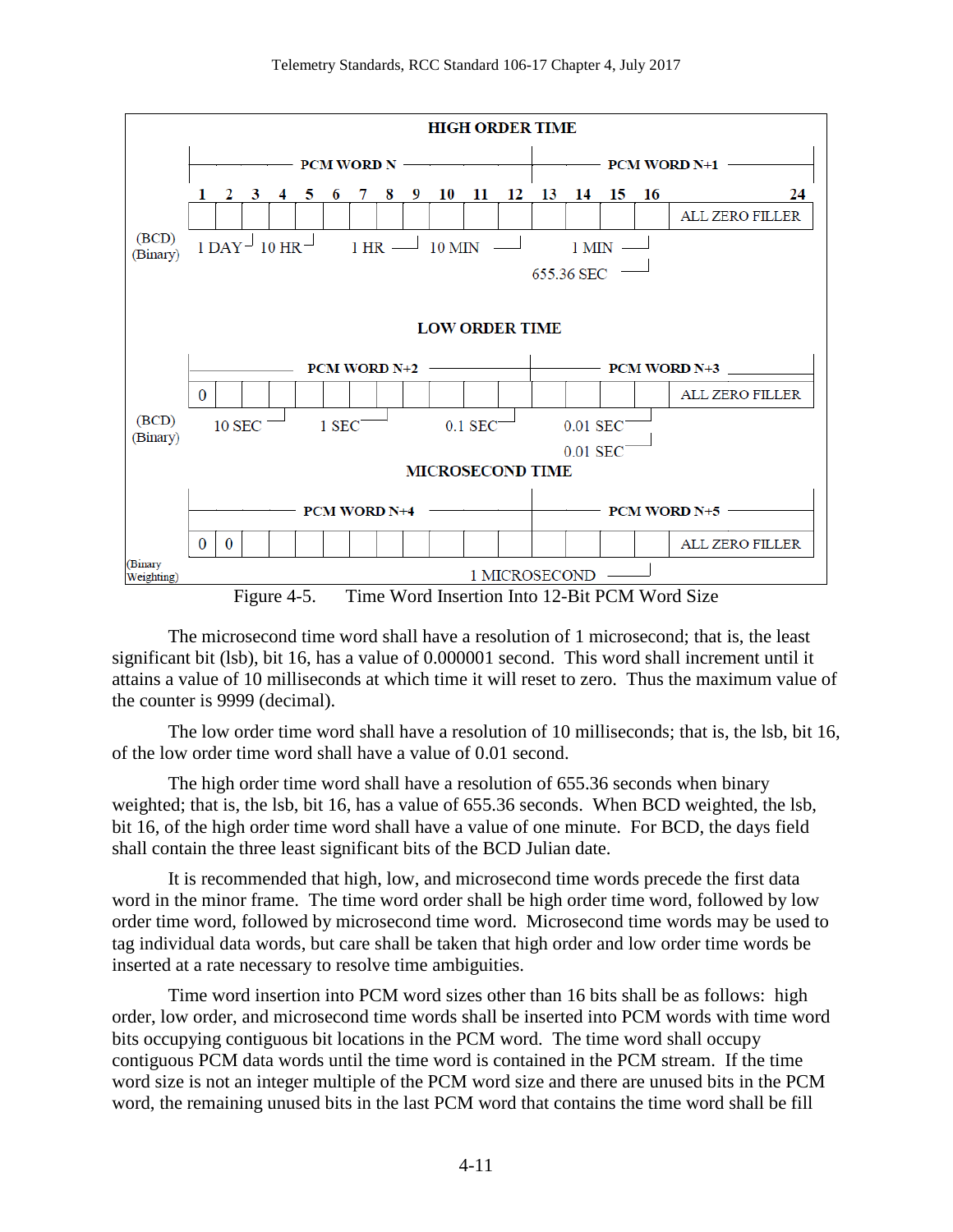bits with value 0. [Figure 4-5](#page-14-0) illustrates the insertion of time words into a PCM stream with word size of 12 bits.

#### <span id="page-15-0"></span>**4.8 Asynchronous Data Merge (Class II)**

Asynchronous data is defined as an external sequential data stream (consisting of data bits, associated overhead, and optional parity, all at an autonomous update rate) that is a candidate for insertion into a primary or "host" PCM format. Common examples are RS-232 serial and IEEE-488 parallel messages. This section does not apply to secondary PCM formats that are to be embedded as described in Paragraph [4.5.](#page-12-3) Merger shall comply with Subsection [4.2.2.](#page-5-0)

Each source of merged data shall use fixed word positions in the host format. It is recommended that the merged data be inserted as an integral number of words in every host minor frame, so that in the combined format, specific word positions in the host minor frame are dedicated to the merged data format; however, placing the merged data format only in selected host minor frames is permitted. It is also recommended that no more than two merged data formats be inserted in a host major frame, but more than two are permitted. The following conventions are recommended, but variations are allowed.

#### <span id="page-15-1"></span>4.8.1 PCM Data Word Format

[Figure 4-6](#page-15-3) illustrates the host PCM format word containing a merged asynchronous data word and associated overhead, which is referred to as an *asynchronous word structure*. The data may be inserted in any length PCM word that will accommodate the required bits. Asynchronous data shall not be placed in fragmented words. Multiple host PCM format words, if used, shall be contiguous.

| (MSB)          |                                                                 |                                                                            |    |          |          |                |                        |    | (LSB) |
|----------------|-----------------------------------------------------------------|----------------------------------------------------------------------------|----|----------|----------|----------------|------------------------|----|-------|
| B1             | B <sub>2</sub>                                                  | $\bullet\hspace{0.1cm} \bullet\hspace{0.1cm}\bullet\hspace{0.1cm} \bullet$ | Bi | $B(i+1)$ | $B(i+2)$ | $B(i+3)$       | $\ddotsc$              | Bn |       |
| D <sub>1</sub> | D2                                                              | $\ddot{\phantom{a}}$ .                                                     | Di | $D(i+1)$ | $D(i+2)$ | $D(i+3)$       |                        | Dn |       |
|                | optional parity,<br>$D1 = Data(MSB)$<br>$Di =$ parity when used | Data (MSB) - Data (LSB) plus<br>$Di = Data (LSB)$ for no parity            |    | Stale    | Overflow | $Dn = (LSB)$   | All remaining overhead |    |       |
|                | Data field                                                      |                                                                            |    |          |          | Overhead field |                        |    |       |

Figure 4-6. Asynchronous Word Structure

#### <span id="page-15-3"></span><span id="page-15-2"></span>4.8.2 Insertion Process

The asynchronous word structure shall contain the information from the asynchronous message partitioned into two fields, data and overhead, as shown in [Figure 4-6.](#page-15-3) The asynchronous message is inserted into the asynchronous word structure with the following bit orientations. The most significant data bit (msb) through least significant data bit (lsb) and parity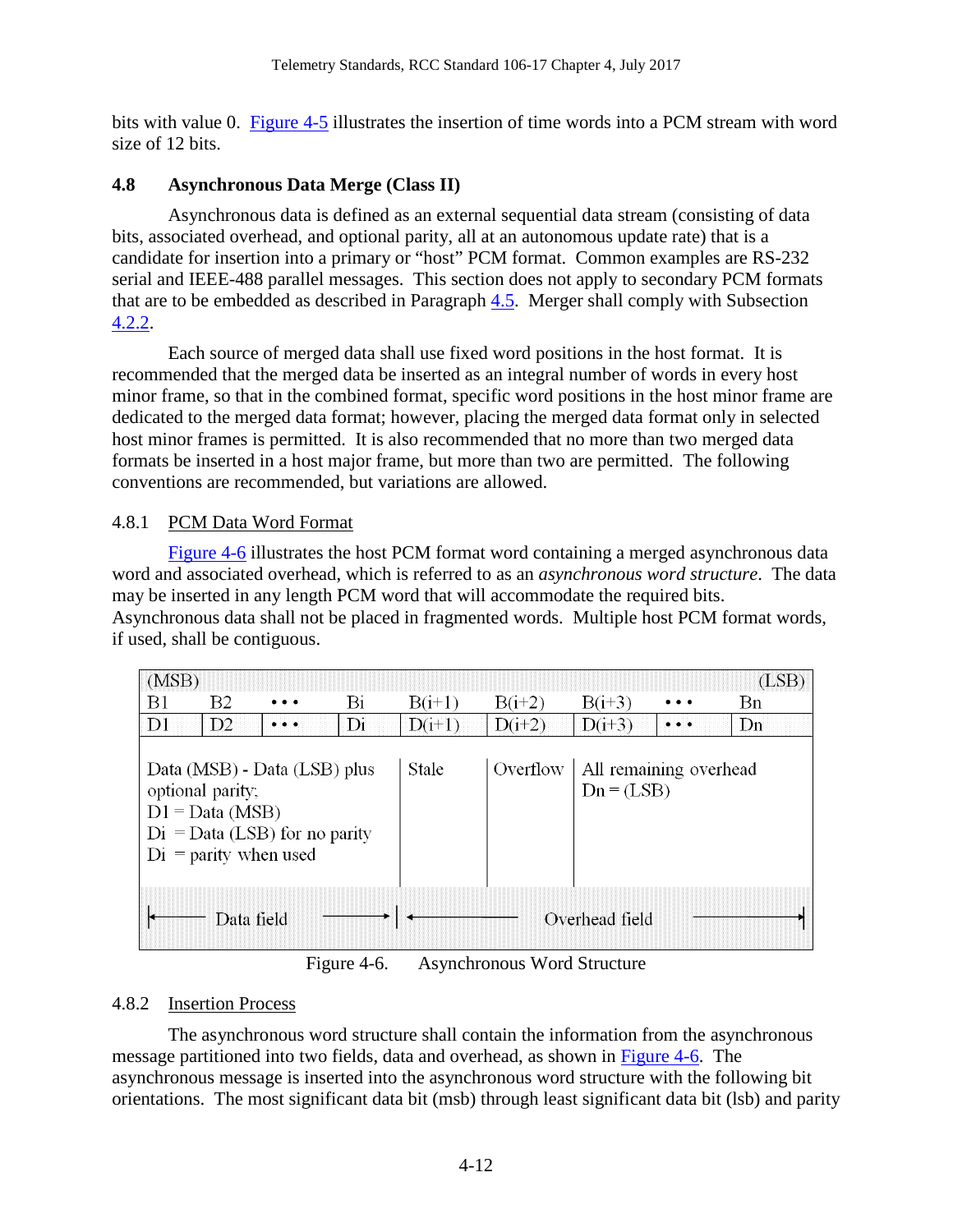(if used) of the message are denoted as D1 (msb) through Di and will be inserted into structure bits B1 (msb) through Bi. The next two structure bits,  $B(i+1)$  and  $B(i+2)$  are reserved for the stale and overflow flags generated by the host encoder. All remaining overhead (message and host encoder generated)  $D(i+3)$  through Dn (lsb), will be inserted into structure bits  $B(i+3)$ through Bn (lsb).

- a. Transmission Overhead. All transmission overhead not required for data reconstruction shall be removed.
- b. Parity Bit. Transmission of a parity bit is optional. If it is transmitted, it shall be at the end of the data field (see [Figure 4-6\)](#page-15-3) adjacent to the lsb of the data.
- c. Data Bits. The data bits shall be inserted into the PCM word with the msb of the asynchronous data aligned with the msb of the PCM word.
- d. Stale Data Bit. A *stale data bit* flag shall be generated each time a new data value is inserted into the PCM stream. The flag shall be transmitted with the associated data. The flag bit shall be placed in the next less significant bit location following the lsb of the data. If new data is not ready for transmission by the time the PCM word must be sent again, either the old data or alternating one/zero fill shall be sent and the flag set. Stale data shall be indicated by a binary "one" (see [Table 4-1\)](#page-16-0).

<span id="page-16-0"></span>

| Table 4-1. Overhead Truth Table |                     |                     |  |  |  |  |  |  |  |  |  |
|---------------------------------|---------------------|---------------------|--|--|--|--|--|--|--|--|--|
| <b>Stale Bit</b>                | <b>Overflow Bit</b> |                     |  |  |  |  |  |  |  |  |  |
|                                 |                     | <b>Fresh Data</b>   |  |  |  |  |  |  |  |  |  |
|                                 |                     | Data Overflow       |  |  |  |  |  |  |  |  |  |
|                                 |                     | <b>Stale Data</b>   |  |  |  |  |  |  |  |  |  |
|                                 |                     | <b>User Defined</b> |  |  |  |  |  |  |  |  |  |

- e. Overflow Bit. An *overflow bit* flag shall be generated to indicate an abnormal condition in which data may be lost. The overflow bit shall be placed in the next less significant data bit location following the stale bit flag. An overflow bit at a binary "one" indicates that a data discontinuity exists between the current data word and the previous data word (see [Table 4-1](#page-16-0) above).
- f. Insertion Rate. The asynchronous word structure shall be inserted into the host PCM word at a rate to avoid data loss in the PCM stream.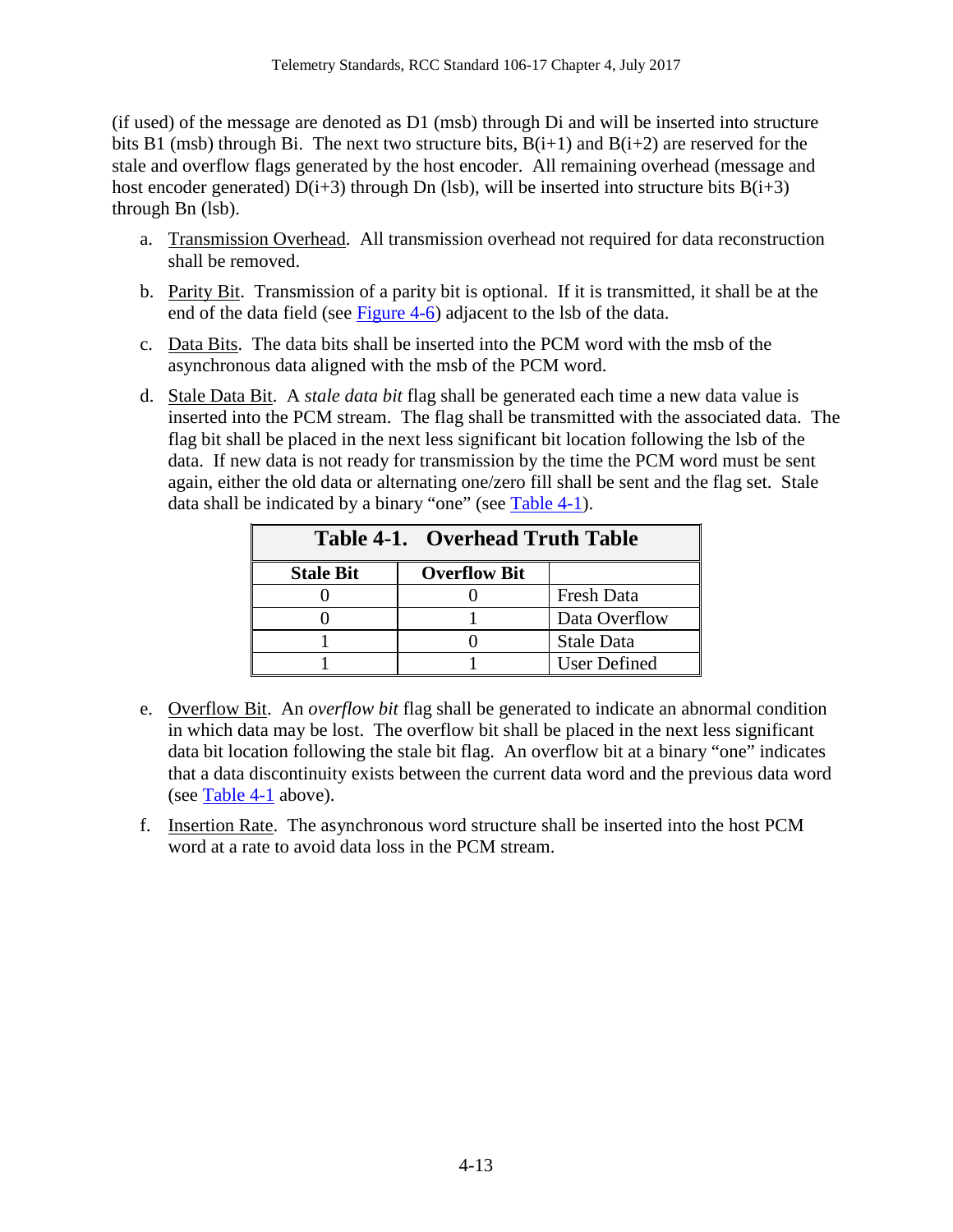This page intentionally left blank.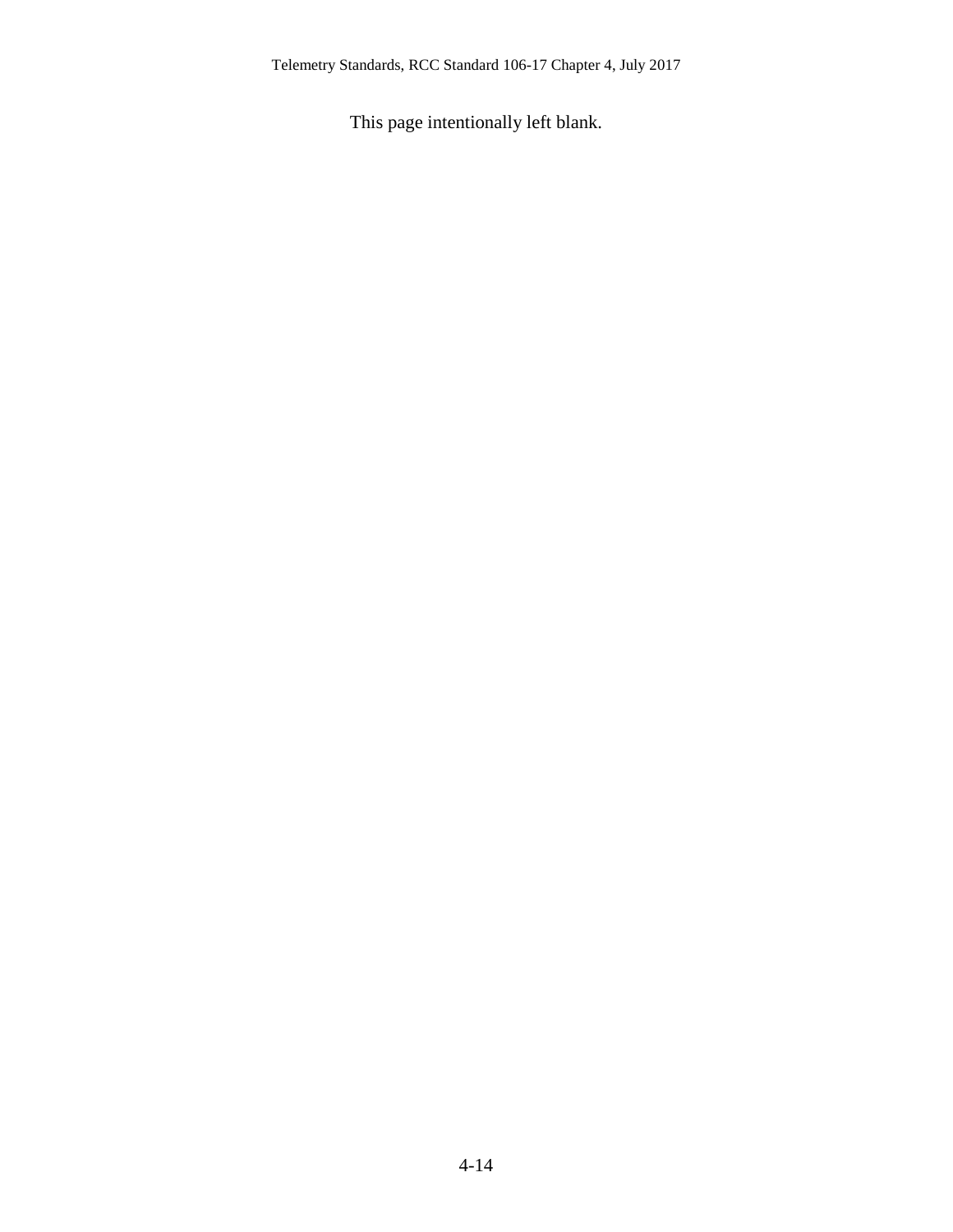## <span id="page-18-0"></span>**APPENDIX 4-A**

## **Additional Information and Recommendations**

#### <span id="page-18-3"></span><span id="page-18-1"></span>**A.1. Bit Rate Versus Receiver Intermediate-Frequency Bandwidth**

The following subparagraphs contain information about selection of receiver intermediate-frequency (IF) bandwidths. Additional information is contained in RCC document 119-06.

The standard receiver IF bandwidth values are listed in [Chapter 2,](http://www.wsmr.army.mil/RCCsite/Documents/106-17_Telemetry_Standards/chapter2.pdf) Table 2-1. Not all bandwidths are available on all receivers or at all test ranges. Additional bandwidths may be available at some test ranges. The IF bandwidth, for data receivers, should typically be selected so that 90 to 99 percent of the transmitted power spectrum is within the receiver 3-decibel (dB) bandwidth.

For reference purposes, in a well-designed PCM/frequency modulation (FM) system (NRZ-L data code) with peak deviation equal to 0.35 times the bit rate and an IF bandwidth (3 dB) equal to the bit rate, a receiver IF signal-to-noise ratio (SNR) of approximately 13 dB will result in a bit error probability (BEP) of 10<sup>-6</sup>. A 1-dB change in this SNR will result in approximately an order of magnitude change in the BEP. The relationship between BEP and IF SNR in a bandwidth equal to the bit rate is illustrated in [Figure A-1](#page-18-2) for IF bandwidths equal to the bit rate and 1.5 times the bit rate. An approximate expression for the BEP is:

$$
BEP = 0.5 e^{(k \cdot SNR)}
$$
 Eqn. A-1

where:  $k \approx -0.7$  for IF bandwidth equal to bit rate

 $k \approx -0.65$  for IF bandwidth equal to 1.2 times bit rate  $k \approx -0.55$  for IF bandwidth equal to 1.5 times bit rate  $SNR = IF SNR \cdot IF bandwidth/bit rate.$ 



<span id="page-18-2"></span>Figure A-1. BEP vs. IF SNR in Bandwidth = Bit Rage for NRZ-L PCM/FM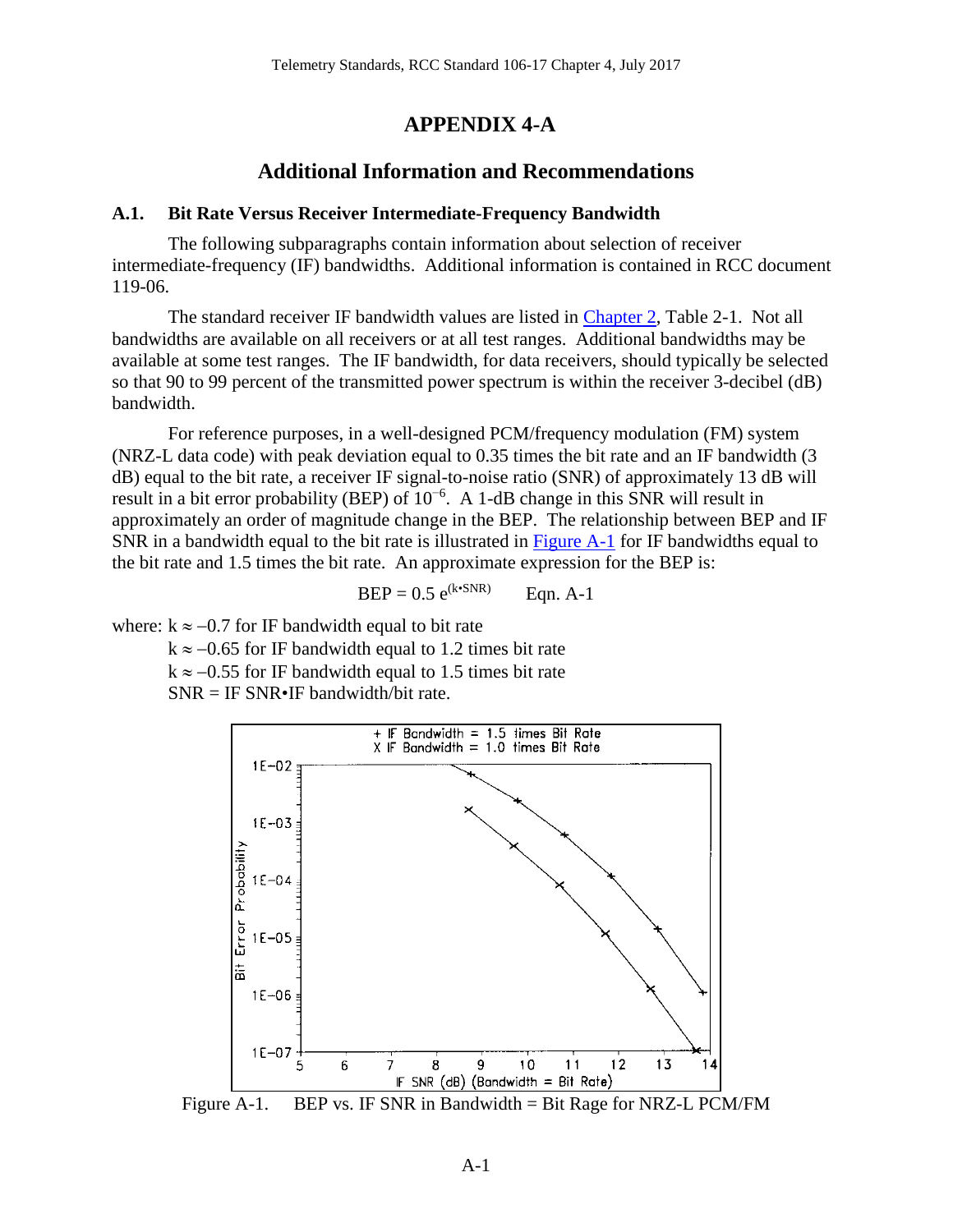Other data codes and modulation techniques have different BEP versus SNR performance characteristics.

It is recommended that the maximum period between bit transitions be 64-bit intervals to ensure adequate bit synchronization.

## <span id="page-19-0"></span>**A.2. Recommended PCM Synchronization Patterns**

[Table A-1](#page-19-1) contains recommended frame synchronization patterns for general use in PCM telemetry. Patterns are shown in the preferred order of transmission with "111" being the first bit sequence transmitted. This order is independent of data being least-significant-bit or mostsignificant-bit aligned. The technique used in the determination of the patterns for lengths 16 through 30 was essentially that of the patterns of  $2<sup>n</sup>$  binary patterns off a given length, n, for that pattern with the smallest total probability of false synchronization over the entire pattern overlap portion of the ground station frame synchronization.<sup>[4](#page-19-2)</sup> The patterns for lengths 31 through 33 were obtained from a second source.<sup>[5](#page-19-3)</sup>

<span id="page-19-1"></span>

|               | Table A-1. Optimum Frame Synchronization Patterns for PCM Telemetry |     |     |     |     |                |                |          |                |                |                |  |  |
|---------------|---------------------------------------------------------------------|-----|-----|-----|-----|----------------|----------------|----------|----------------|----------------|----------------|--|--|
| Pattern       | <b>Patterns</b>                                                     |     |     |     |     |                |                |          |                |                |                |  |  |
| <u>Length</u> |                                                                     |     |     |     |     |                |                |          |                |                |                |  |  |
| 16            | 111                                                                 | 010 | 111 | 001 | 000 | $\overline{0}$ |                |          |                |                |                |  |  |
| 17            | 111                                                                 | 100 | 110 | 101 | 000 | $00\,$         |                |          |                |                |                |  |  |
| 18            | 111                                                                 | 100 | 110 | 101 | 000 | 000            |                |          |                |                |                |  |  |
| 19            | 111                                                                 | 110 | 011 | 001 | 010 | 000            | $\overline{0}$ |          |                |                |                |  |  |
| 20            | 111                                                                 | 011 | 011 | 110 | 001 | 000            | $00\,$         |          |                |                |                |  |  |
| 21            | 111                                                                 | 011 | 101 | 001 | 011 | 000            | 000            |          |                |                |                |  |  |
| 22            | 111                                                                 | 100 | 110 | 110 | 101 | 000            | 000            | $\theta$ |                |                |                |  |  |
| 23            | 111                                                                 | 101 | 011 | 100 | 110 | 100            | 000            | 00       |                |                |                |  |  |
| 24            | 111                                                                 | 110 | 101 | 111 | 001 | 100            | 100            | 000      |                |                |                |  |  |
| 25            | 111                                                                 | 110 | 010 | 110 | 111 | 000            | 100            | 000      | $\overline{0}$ |                |                |  |  |
| 26            | 111                                                                 | 110 | 100 | 110 | 101 | 100            | 110            | 000      | 00             |                |                |  |  |
| 27            | 111                                                                 | 110 | 101 | 101 | 001 | 100            | 110            | 000      | 000            |                |                |  |  |
| 28            | 111                                                                 | 101 | 011 | 110 | 010 | 110            | 011            | 000      | 000            | $\overline{0}$ |                |  |  |
| 29            | 111                                                                 | 101 | 011 | 110 | 011 | 001            | 101            | 000      | 000            | 00             |                |  |  |
| 30            | 111                                                                 | 110 | 101 | 111 | 001 | 100            | 110            | 100      | 000            | 000            |                |  |  |
| 31            | 111                                                                 | 111 | 100 | 110 | 111 | 110            | 101            | 000      | 010            | 000            | $\overline{0}$ |  |  |
| 32            | 111                                                                 | 111 | 100 | 110 | 101 | 100            | 101            | 000      | 010            | 000            | 00             |  |  |
| 33            | 111                                                                 | 110 | 111 | 010 | 011 | 101            | 001            | 010      | 010            | 011            | 000            |  |  |

<span id="page-19-2"></span> 4 A more detailed account of this investigation can be found in a paper by J. L. Maury, Jr. and J. Styles, "Development of Optimum Frame Synchronization Codes for Goddard Space Flight Center PCM Telemetry

Standards." In *Proceedings of the National Telemetering Conference*, June 1964.

<span id="page-19-3"></span><sup>&</sup>lt;sup>5</sup> The recommended synchronization patterns for lengths 31 through 33 are discussed more fully in a paper by E. R. Hill, "Techniques for Synchronizing Pulse-Code Modulated Telemetry." In *Proceedings of the National Telemetering Conference*, May 1963.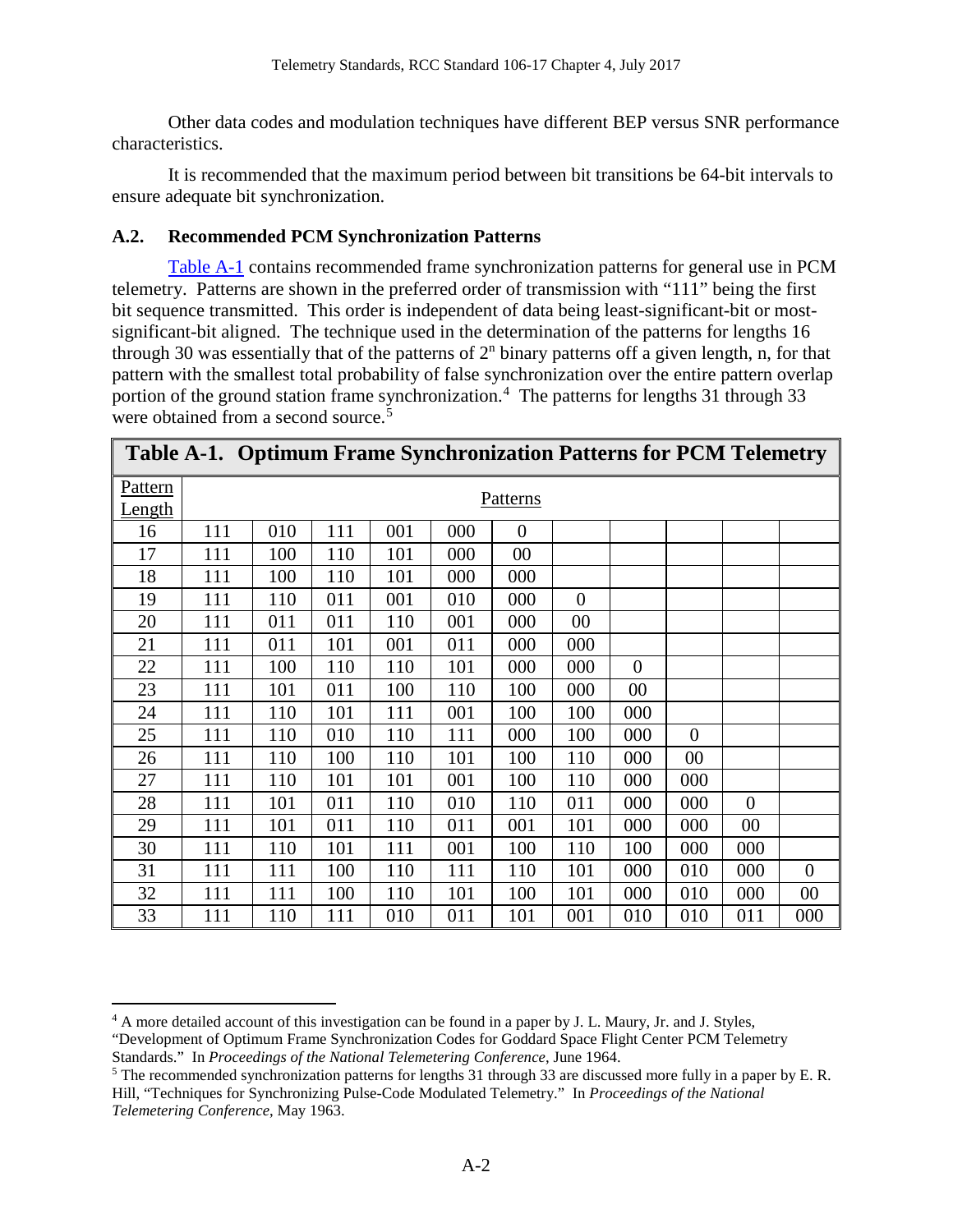## <span id="page-20-0"></span>**A.3. Spectral and BEP Comparisons for NRZ and Bi-phase[6](#page-20-2)**

[Figure A-2](#page-20-1) shows the power spectral densities of baseband NRZ and Biφ codes with random data. These curves were calculated using the equations presented below. [Figure A-3](#page-21-1) presents the theoretical BEPs versus SNR for the level, mark, and space versions of baseband NRZ and Biφ codes and also for RNRZ-L. The noise is assumed to be additive white Gaussian noise.

$$
NRZ \, SPECTRAL \, DENSITY \quad \alpha \quad \frac{\sin^2(\pi fT)}{(\pi fT)^2} \qquad \text{Eqn. A-2}
$$
\n
$$
Bi\phi \, SPECTRAL \, DENSITY \quad \alpha \quad \frac{\sin^4(\pi fT/2)}{(\pi fT/2)^2} \qquad \text{Eqn. A-3}
$$

where *T* is the bit period.



<span id="page-20-1"></span>Figure A-2. Spectral Densities of Random NRZ and Biϕ Codes

<span id="page-20-2"></span> <sup>6</sup> Material presented in paragraph 3.0 is taken from a study by W. C. Lindsey (University of Southern California), *Bit Synchronization System Performance Characterization, Modeling and Tradeoff Study.* AD-766974. Naval Missile Center Technical Publication. 4 September 1973. Retrieved 3 June 2015. Available at [http://www.dtic.mil/cgi-bin/GetTRDoc?AD=AD0766794.](http://www.dtic.mil/cgi-bin/GetTRDoc?AD=AD0766794)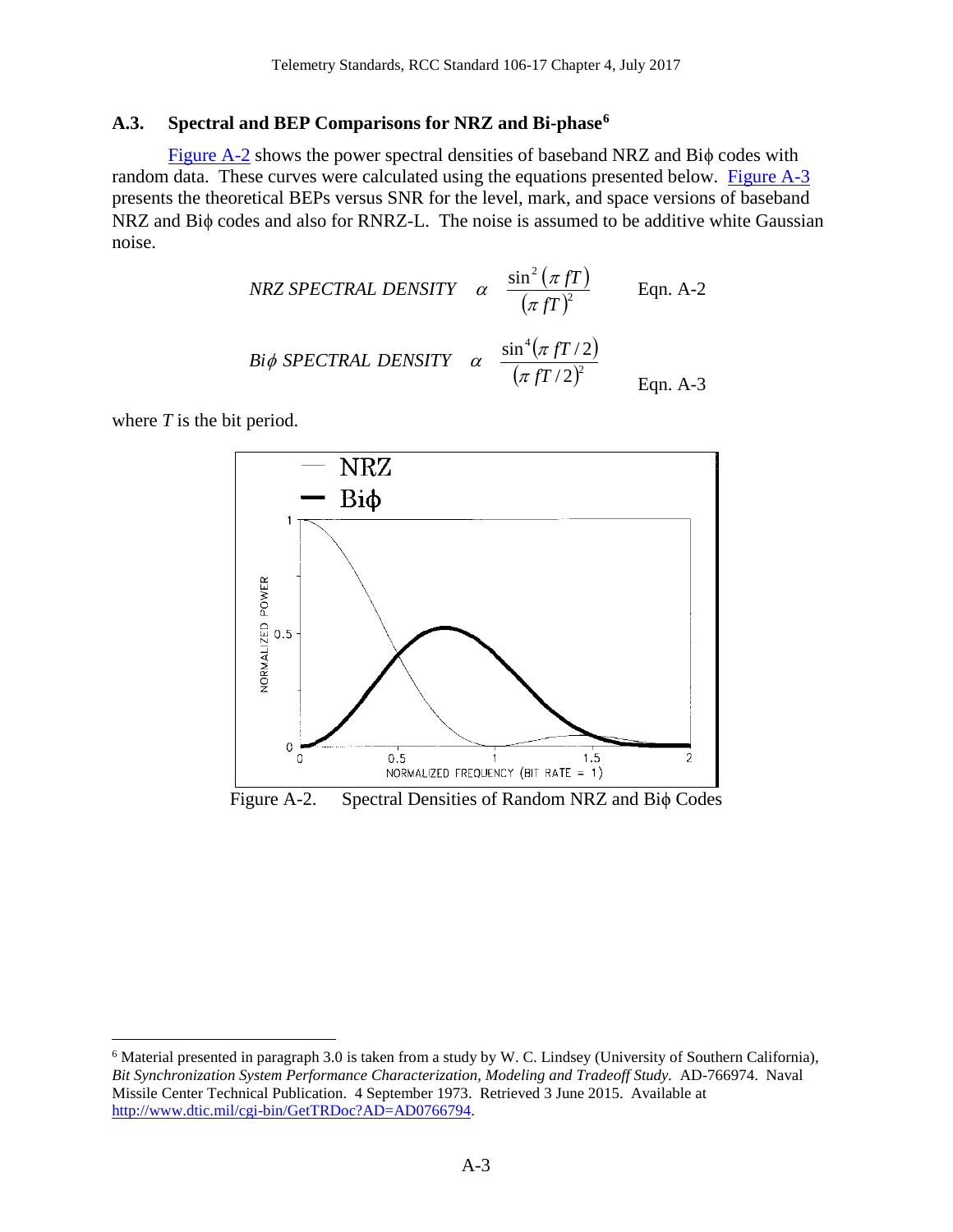

<span id="page-21-1"></span>Figure A-3. Theoretical BEP Performance for Various Baseband PCM Signaling Techniques (Perfect Bit Synchronization Assumed)

## <span id="page-21-0"></span>**A.4. PCM Frame Structure Examples**

[Table A-2,](#page-22-0) [Table A-3,](#page-23-0) and [Table A-4](#page-24-0) show examples of allowable PCM frame structures. In each example, the minor frame sync pattern is counted as one word in the minor frame. The first word after the minor frame sync pattern is word 1. [Table A-3](#page-23-0) and [Table A-4](#page-24-0) show the preferred method of placing the SFID counter in the minor frame. The counter is placed before the parameters that are referenced to it.

Major frame length is as follows:

- [Table A-2:](#page-22-0) Major frame length  $=$  minor frame maximum length.
- [Table A-3:](#page-23-0) Major frame length = minor frame maximum length multiplied by Z.
- [Table A-4:](#page-24-0) Major frame length = minor frame maximum length multiplied by Z.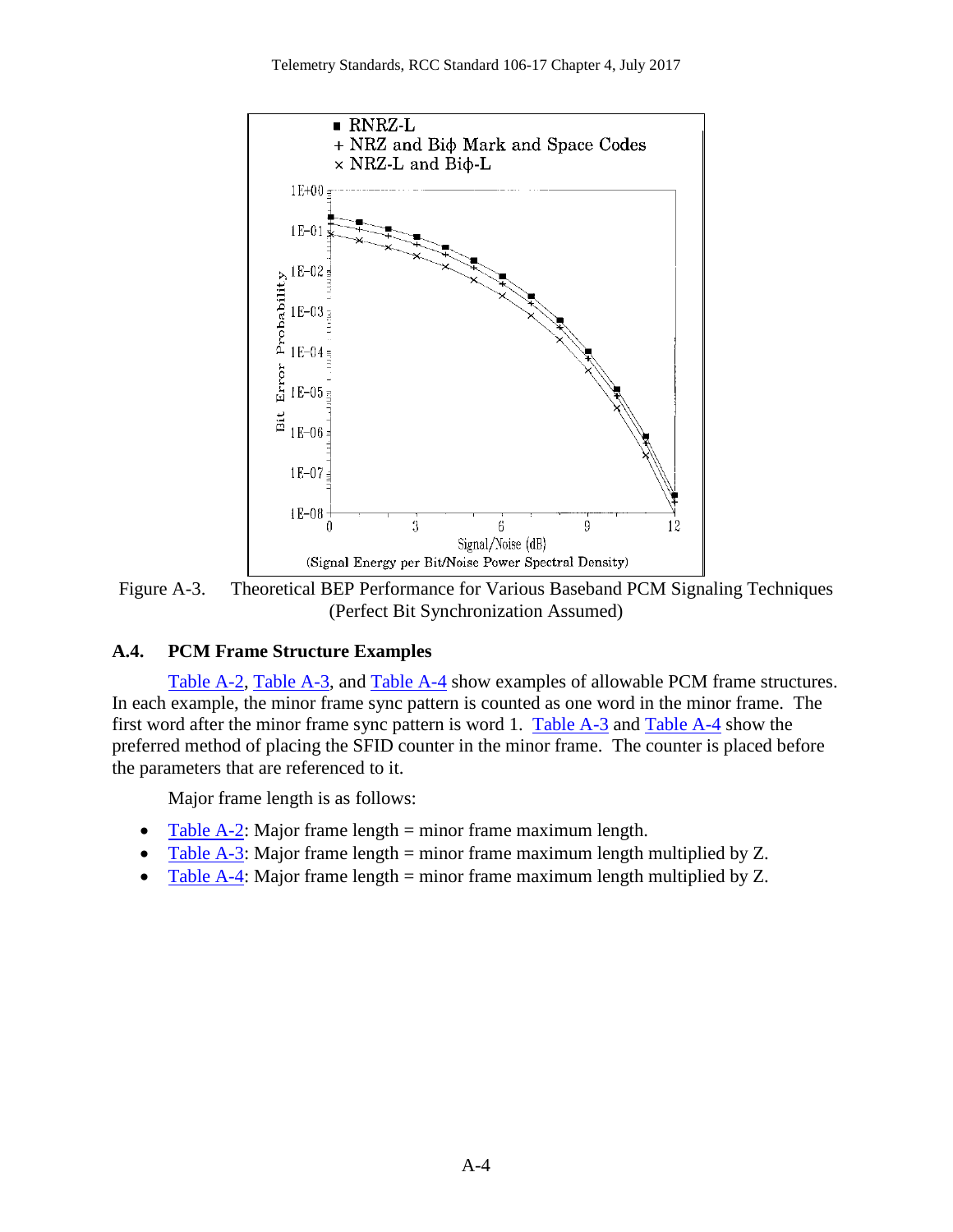<span id="page-22-0"></span>

|         | Table A-2. Minor Frame Maximum Length, N Words or B Bits                             |                |       |                |       |       |                |    |               |       |  |          |          |             |               |
|---------|--------------------------------------------------------------------------------------|----------------|-------|----------------|-------|-------|----------------|----|---------------|-------|--|----------|----------|-------------|---------------|
|         | Class I: Shall not exceed 8192 bits nor exceed 1024 words<br>Class II: $16384$ Bits  |                |       |                |       |       |                |    |               |       |  |          |          |             |               |
|         | Word                                                                                 |                |       |                |       |       |                |    |               |       |  |          |          | Word<br>N-2 | Word<br>$N-1$ |
|         | $\cdots$                                                                             |                |       |                |       |       |                |    |               |       |  |          |          |             |               |
| Minor   | Param                                                                                | Param          | Param | Param          | Param | Param | Param          |    | Param   Param | Param |  | $\cdots$ | $\cdots$ | Param       | Param         |
| Frame   | A <sub>0</sub>                                                                       | A <sub>1</sub> | A2    | A <sub>3</sub> | A4    | A2    | A <sub>5</sub> | A6 | A2            | A7    |  |          |          | A2          | A(X)          |
| Sync    |                                                                                      |                |       |                |       |       |                |    |               |       |  |          |          |             |               |
| Pattern |                                                                                      |                |       |                |       |       |                |    |               |       |  |          |          |             |               |
|         | Parameters A0, A1, A3, A4, A5, A6, $A(X)$ are sampled once each minor frame.         |                |       |                |       |       |                |    |               |       |  |          |          |             |               |
|         | Parameter A2 is supercommutated on the minor frame.                                  |                |       |                |       |       |                |    |               |       |  |          |          |             |               |
|         | The rate of A2 is equal to the number of samples multiplied by the minor frame rate. |                |       |                |       |       |                |    |               |       |  |          |          |             |               |
|         |                                                                                      |                |       |                |       |       |                |    |               |       |  |          |          |             |               |
|         |                                                                                      |                |       |                |       |       |                |    |               |       |  |          |          |             |               |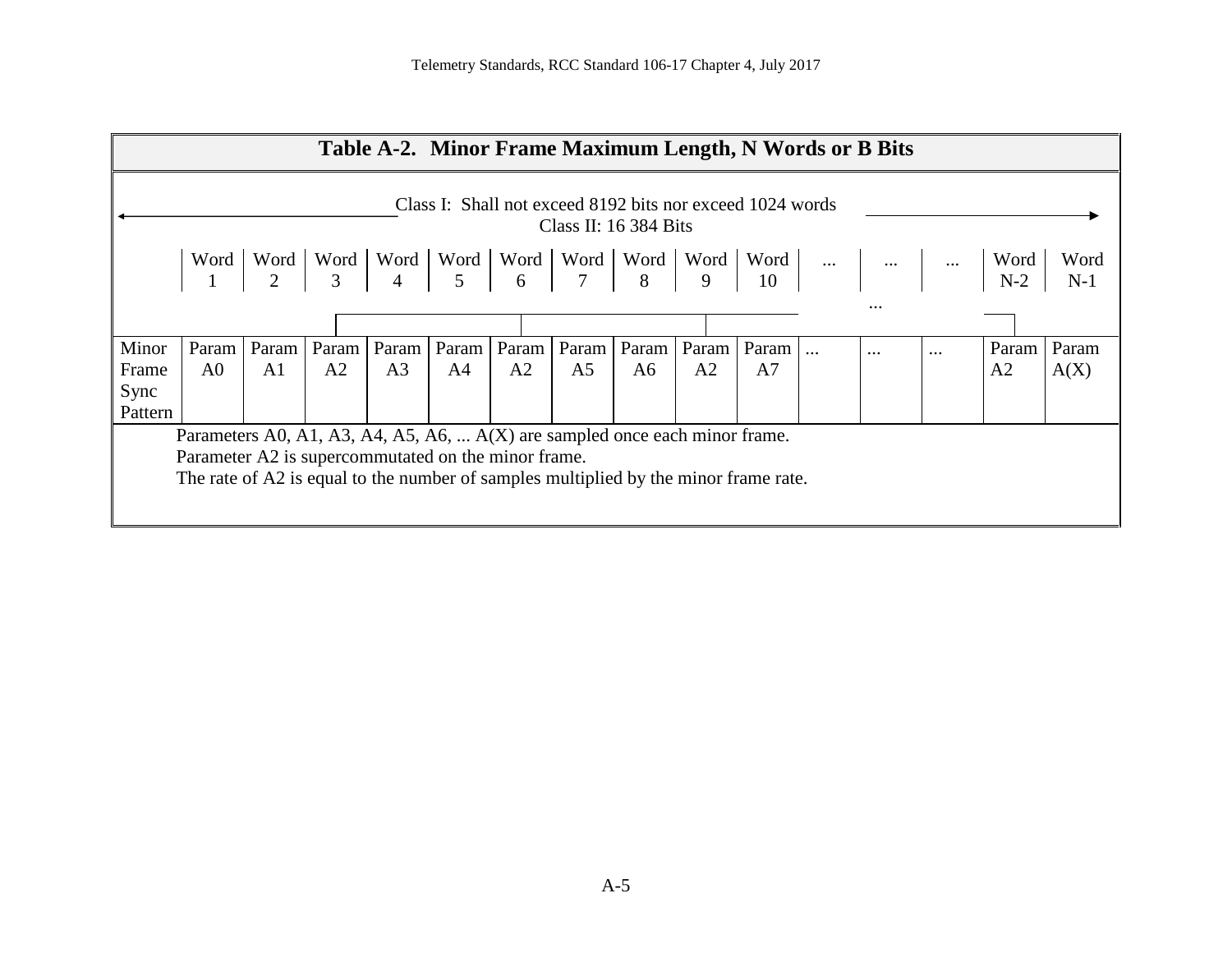<span id="page-23-0"></span>

| Minor Frame Maximum Length, N Words or B Bits |                |                |                                                       |                |                |                                                       |                |                               |    |                                                                                  |                                                                             |       |       |
|-----------------------------------------------|----------------|----------------|-------------------------------------------------------|----------------|----------------|-------------------------------------------------------|----------------|-------------------------------|----|----------------------------------------------------------------------------------|-----------------------------------------------------------------------------|-------|-------|
|                                               |                |                |                                                       |                |                |                                                       |                |                               |    | Class I shall not exceed 8192 bits nor exceed 1024 words. Class II: 16 384 bits. |                                                                             |       |       |
|                                               | Word           |                | Word   Word   Word   Word   Word   Word   Word   Word |                |                |                                                       |                |                               |    | Word                                                                             | $\bullet\bullet\bullet$                                                     | Word  | Word  |
|                                               |                | $\overline{2}$ | 3                                                     | $\overline{4}$ | 5              | 6                                                     |                | 8                             | 9  | 10                                                                               |                                                                             | $N-2$ | $N-1$ |
|                                               |                |                |                                                       |                |                |                                                       |                |                               |    |                                                                                  | $\bullet\bullet\bullet$                                                     |       |       |
| Minor                                         | $SFID =$       | <b>FFI</b>     |                                                       |                |                | Param   Param   Param   Param   Param   Param   Param |                |                               |    | Param                                                                            |                                                                             | Param | Param |
| frame sync                                    | 1              |                | A2                                                    | B1             | A4             | A2                                                    | A <sub>5</sub> | A <sub>6</sub>                | A2 | C1                                                                               | $\bullet\hspace{0.1cm} \bullet\hspace{0.1cm} \bullet\hspace{0.1cm} \bullet$ | A2    | A(X)  |
| pattern                                       |                |                |                                                       |                |                |                                                       |                |                               |    |                                                                                  |                                                                             |       |       |
|                                               | $SFID =$       |                |                                                       | Param          |                |                                                       |                |                               |    | Param                                                                            |                                                                             |       |       |
|                                               | $\overline{2}$ |                |                                                       | B <sub>2</sub> |                |                                                       |                |                               |    | C <sub>2</sub>                                                                   |                                                                             |       |       |
|                                               | $SFID =$       |                |                                                       | Param          |                |                                                       |                |                               |    | Param                                                                            |                                                                             |       |       |
|                                               | 3              |                |                                                       | B <sub>3</sub> |                |                                                       |                |                               |    | C <sub>3</sub>                                                                   |                                                                             |       |       |
|                                               | $SFID =$       |                |                                                       | Param          |                |                                                       |                |                               |    | Param                                                                            |                                                                             |       |       |
|                                               | 4              |                |                                                       | <b>B4</b>      |                |                                                       |                |                               |    | C <sub>4</sub>                                                                   |                                                                             |       |       |
|                                               | $SFID =$       |                |                                                       | Param          |                |                                                       |                |                               |    | Param                                                                            |                                                                             |       |       |
|                                               | 5              |                |                                                       | B <sub>2</sub> |                |                                                       |                |                               |    | C <sub>5</sub>                                                                   |                                                                             |       |       |
|                                               | $SFID =$       |                |                                                       | Param          |                |                                                       |                |                               |    | Param                                                                            |                                                                             |       |       |
|                                               | 6              |                |                                                       | B <sub>5</sub> |                |                                                       |                |                               |    | C <sub>6</sub>                                                                   |                                                                             |       |       |
|                                               | $SFID =$       |                |                                                       | Param          |                |                                                       |                |                               |    | Param                                                                            |                                                                             |       |       |
|                                               | 7              |                |                                                       | <b>B6</b>      |                |                                                       |                |                               |    | C7                                                                               |                                                                             |       |       |
|                                               |                |                |                                                       |                |                |                                                       |                |                               |    |                                                                                  |                                                                             |       |       |
|                                               |                |                |                                                       |                |                |                                                       |                |                               |    |                                                                                  |                                                                             |       |       |
|                                               |                |                |                                                       | Param          |                |                                                       |                |                               |    | Param                                                                            |                                                                             |       |       |
|                                               |                |                |                                                       | B <sub>2</sub> |                |                                                       |                |                               |    | $C(Z-1)$                                                                         |                                                                             |       |       |
| Minor                                         | <b>SFID</b>    | <b>FFI</b>     | Param                                                 | Param          | Param          |                                                       |                | Param   Param   Param   Param |    | Param                                                                            |                                                                             | Param | Param |
| frame sync                                    | $=Z$           |                | A2                                                    | BZ             | A <sub>4</sub> | A2                                                    | A <sub>5</sub> | A <sub>6</sub>                | A2 | CZ                                                                               | $\cdots$                                                                    | A2    | A(X)  |
| pattern                                       |                |                |                                                       |                |                |                                                       |                |                               |    |                                                                                  |                                                                             |       |       |

B3, B4, B5, . . . BZ, and C1, C2, C3, . . . CZ are sampled once each subframe, at 1/Z multiplied by the minor frame rate. Parameter B2 is supercommutated on the subframe and is sampled at less than the minor frame rate, but greater than the subframe rate.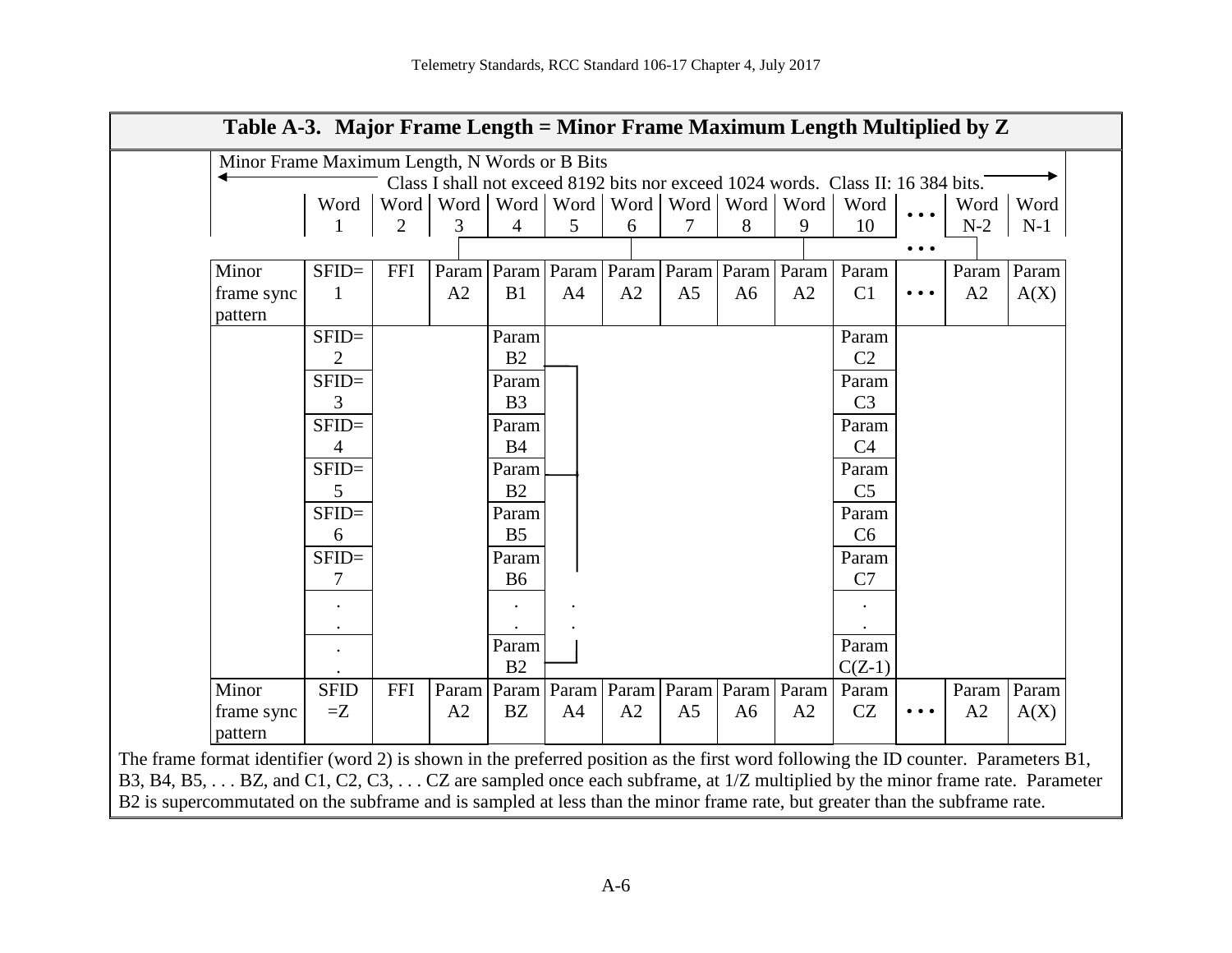<span id="page-24-0"></span>

|              | Table A-4. Major Frame Length = Minor Frame Maximum Length Multiplied by $Z$                                                                                                                       |                |             |                   |                |             |                         |                |             |                |                         |             |       |
|--------------|----------------------------------------------------------------------------------------------------------------------------------------------------------------------------------------------------|----------------|-------------|-------------------|----------------|-------------|-------------------------|----------------|-------------|----------------|-------------------------|-------------|-------|
|              | Minor Frame Maximum Length, N Words or B Bits                                                                                                                                                      |                |             |                   |                |             |                         |                |             |                |                         |             |       |
|              | Class I shall not exceed 8192 bits or exceed 1024 words. Class II: 16 384 bits.                                                                                                                    |                |             |                   |                |             |                         |                |             |                |                         |             |       |
|              | Word                                                                                                                                                                                               | Word           | Word        | Word              | Word           | Word        | Word                    | Word           | Word        | Word           | $\bullet\bullet\bullet$ | Word        | Word  |
|              |                                                                                                                                                                                                    | $\overline{2}$ | 3           | 4                 | 5              | 6           | 7                       | 8              | 9           | 10             |                         | $N-2$       | $N-1$ |
|              |                                                                                                                                                                                                    |                |             |                   |                |             |                         |                |             |                |                         |             |       |
| Minor frame  | SFID1                                                                                                                                                                                              | <b>FFI</b>     | Param       | SFID <sub>2</sub> | Param          | Param       | Param                   | Param          | Param       | Param          | $\bullet\bullet\bullet$ | Param       | Param |
| sync pattern | $=1$                                                                                                                                                                                               |                | A2          | $=1$              | B1             | A2          | A <sub>5</sub>          | E1             | A2          | C <sub>1</sub> |                         | A2          | A(X)  |
|              | SFID1                                                                                                                                                                                              |                |             | SFID <sub>2</sub> | Param          |             |                         | Param          |             | Param          |                         |             |       |
|              | $=2$                                                                                                                                                                                               |                |             | $=2$              | B2             |             |                         | E2             |             | C <sub>2</sub> |                         |             |       |
|              | SFID1                                                                                                                                                                                              |                |             | SFID <sub>2</sub> | Param          |             |                         | Param          |             | Param          |                         |             |       |
|              | $=3$                                                                                                                                                                                               |                |             | $=3$              | B <sub>3</sub> |             |                         | E <sub>3</sub> |             | C <sub>3</sub> |                         |             |       |
|              | SFID1                                                                                                                                                                                              |                |             | SFID <sub>2</sub> | Param          |             |                         | Param          |             | Param          |                         |             |       |
|              | $=4$                                                                                                                                                                                               |                |             | $=4$              | <b>B4</b>      |             |                         | E4             |             | C <sub>4</sub> |                         |             |       |
|              | SFID1                                                                                                                                                                                              |                |             | SFID <sub>2</sub> | Param          |             |                         | Param          |             | Param          |                         |             |       |
|              | $=5$                                                                                                                                                                                               |                |             | $=5$              | B2             |             |                         | E <sub>5</sub> |             | C <sub>5</sub> |                         |             |       |
|              | SFID1                                                                                                                                                                                              |                |             |                   | Param          |             |                         |                |             | Param          |                         |             |       |
|              | $=6$                                                                                                                                                                                               |                |             |                   | B <sub>5</sub> |             |                         |                |             | C <sub>6</sub> |                         |             |       |
|              | SFID1                                                                                                                                                                                              |                |             | SFID <sub>2</sub> | Param          |             |                         | Param          |             | Param          |                         |             |       |
|              | $=7$                                                                                                                                                                                               |                |             | $=$ D             | <b>B6</b>      |             |                         | <b>ED</b>      |             | C7             |                         |             |       |
|              | $\ddot{\phantom{0}}$                                                                                                                                                                               |                |             |                   |                |             |                         |                |             |                |                         |             |       |
|              |                                                                                                                                                                                                    |                |             |                   |                |             |                         |                |             |                |                         |             |       |
|              |                                                                                                                                                                                                    |                |             |                   | Param<br>B2    |             |                         |                |             | Param          |                         |             |       |
| Minor frame  |                                                                                                                                                                                                    |                |             |                   |                |             |                         |                |             | $C(Z-1)$       |                         |             |       |
|              | SFID1<br>$=Z$                                                                                                                                                                                      | <b>FFI</b>     | Param<br>A2 | SFID2<br>$=N$     | Param<br>BZ    | Param<br>A2 | Param<br>A <sub>5</sub> | Param<br>EN    | Param<br>A2 | Param<br>CZ    | $\bullet\bullet\bullet$ | Param<br>A2 | Param |
| sync pattern |                                                                                                                                                                                                    |                |             |                   |                |             |                         |                |             |                |                         |             | A(X)  |
|              | SFID1 and SFID2 and subframe counters.<br>SFID1 has a depth $Z \le 256$ ; SFID2 has a depth D < Z. Z divided by D is not an integer.                                                               |                |             |                   |                |             |                         |                |             |                |                         |             |       |
|              |                                                                                                                                                                                                    |                |             |                   |                |             |                         |                |             |                |                         |             |       |
|              | Location of the B and C parameters are given by the minor frame word number and the SFID1 counter.<br>Location of the E parameters are given by the minor frame word number and the SFID2 counter. |                |             |                   |                |             |                         |                |             |                |                         |             |       |
|              |                                                                                                                                                                                                    |                |             |                   |                |             |                         |                |             |                |                         |             |       |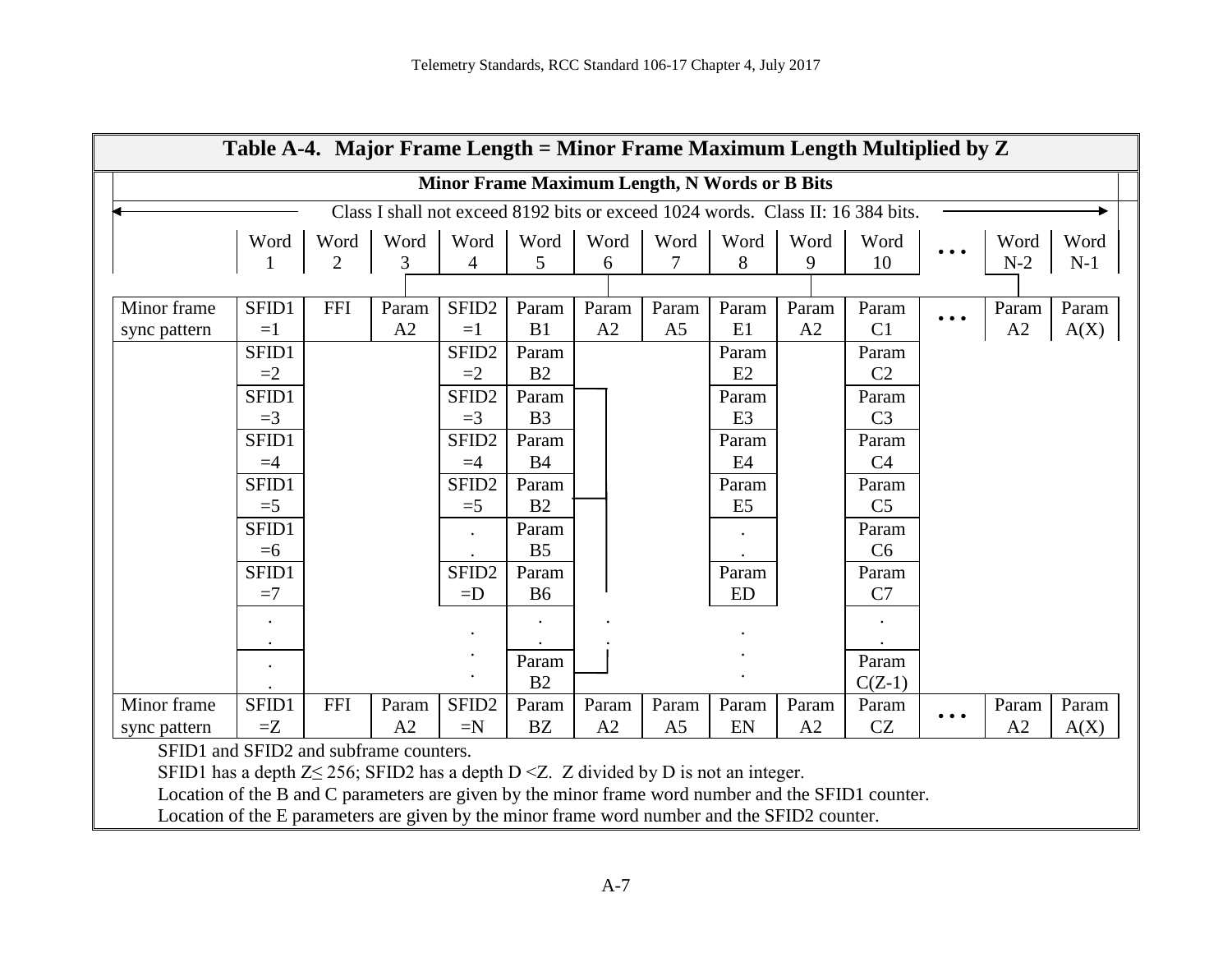## **APPENDIX 4-B**

## <span id="page-25-0"></span>**Citations**

- Aeronautical Radio, Inc. *Mark 33 Digital Information Transfer System (DITS)*. ARINC 429. Annapolis: ARINC, 1995.
- Department of Defense. *Aircraft Internal Time Division Command/Response Multiplex Data Bus*. MIL-STD-1553B. 21 September 1978. May be superseded by update. Retrieved 4 June 2015. Available at [http://quicksearch.dla.mil/qsDocDetails.aspx?ident\\_number=36973.](http://quicksearch.dla.mil/qsDocDetails.aspx?ident_number=36973)
- E. R. Hill. "Techniques for Synchronizing Pulse-Code Modulated Telemetry" in *Proceedings of the National Telemetering Conference*, May 1963.
- J. L. Maury, Jr. and J. Styles. "Development of Optimum Frame Synchronization Codes for Goddard Space Flight Center PCM Telemetry Standards." In *Proceedings of the National Telemetering Conference*, June 1964.
- Range Commanders Council. *Telemetry Applications Handbook*. RCC 119-06. May 2006. May be superseded by update. Retrieved 3 June 2015. Available at [http://www.wsmr.army.mil/RCCsite/Documents/119-](http://www.wsmr.army.mil/RCCsite/Documents/119-06_Telemetry_Applications_Handbook/) [06\\_Telemetry\\_Applications\\_Handbook/.](http://www.wsmr.army.mil/RCCsite/Documents/119-06_Telemetry_Applications_Handbook/)
- W. C. Lindsey. *Bit Synchronization System Performance Characterization, Modeling and Tradeoff Study*. AD-766974. Naval Missile Center Technical Publication. 4 September 1973. Retrieved 3 June 2015. Available at [http://www.dtic.mil/cgi](http://www.dtic.mil/cgi-bin/GetTRDoc?AD=AD0766794)[bin/GetTRDoc?AD=AD0766794.](http://www.dtic.mil/cgi-bin/GetTRDoc?AD=AD0766794)